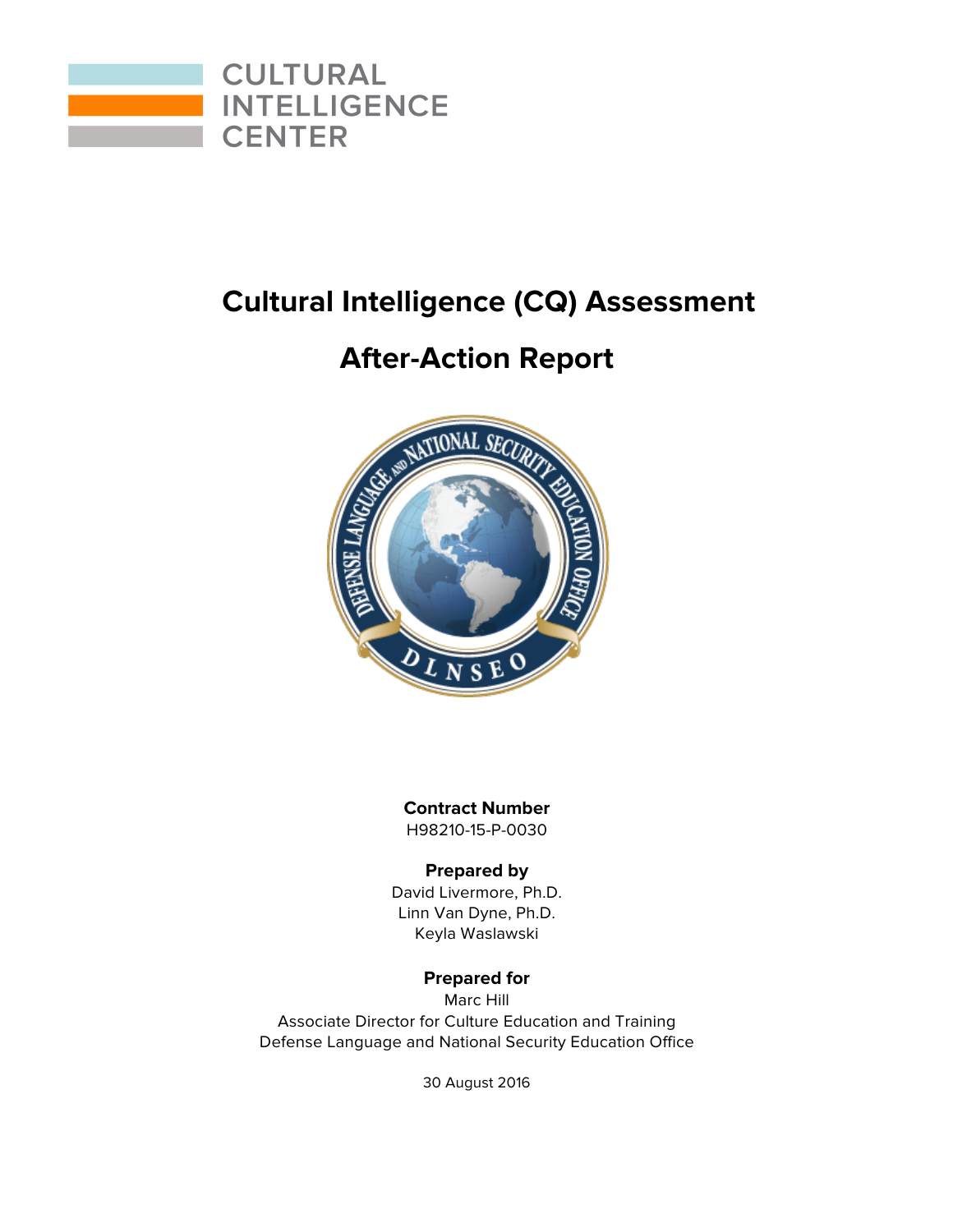#### **EXECUTIVE SUMMARY**

The inability to measure the effectiveness of cultural training programs or predict future crosscultural performance has significant ramifications for the U.S. Department of Defense (DoD), including potential loss of life, loss of strategic gains, and the inability to measure the Return on Investment (ROI) for the billions of dollars spent on cultural training.

Some cultural training programs effectively improve cross-cultural competence and others do nothing or worsen an individual's understanding. Some members of the armed forces are uniquely suited for a long-term career in specialty areas that require a high level of cross-cultural competence such as the Foreign Area Officer (FAO) Program or Special Operation Forces; others are less naturally suited for these Military Operational Specialties (MOS)s and would benefit from additional training.

The report that follows is the after-action report from the Cultural Intelligence Assessment Project commissioned by the Defense Language and National Security Education Office (DLNSEO). The Cultural Intelligence Assessment Project was designed as a first step toward understanding if and how the CQ Assessment can be used to meet the need across DoD for an empirical, academically valid way of measuring cross-cultural competence.

The project included assessing the cultural intelligence of up to 200 individuals, with the option to conduct a T1 (Time 1/Pre-Test) and T2 (Time 2/Post-Test) before and after 1 or more cultural training programs. The Cultural Intelligence Center worked with DLNSEO to identify test populations and training programs to assess using the Cultural Intelligence Self-Assessment.

Cultural intelligence (CQ) is the capability to relate and work effectively in culturally diverse situations. It goes beyond existing notions of cultural sensitivity and awareness to highlight a theoretically-based set of capabilities needed to successfully and respectfully accomplish objectives in culturally diverse settings.

Research on cultural intelligence, which to-date spans 98 countries and over 58,000 individuals, demonstrates those with cultural intelligence have skills in four capabilities.

- 1. CQ Drive (motivation): Interest, drive, and confidence to adapt to multicultural situations [diplomatic mindset]
- 2. CQ Knowledge (cognition): Understanding how cultures are similar and different [cultural learning]
- 3. CQ Strategy (meta-cognition): Awareness and ability to plan for multicultural situations [cultural reasoning]
- 4. CQ Action (behavior): Ability to adapt when working and relating interculturally [intercultural-interactions]

The CQ Assessment Project used the CQ Assessment with two groups: A group of 150 students at Ft. Bragg who were part of the qualifying program for Civil Affairs and Psychological Operations. And a mixed sample across DoD from a variety of contexts, including faculty and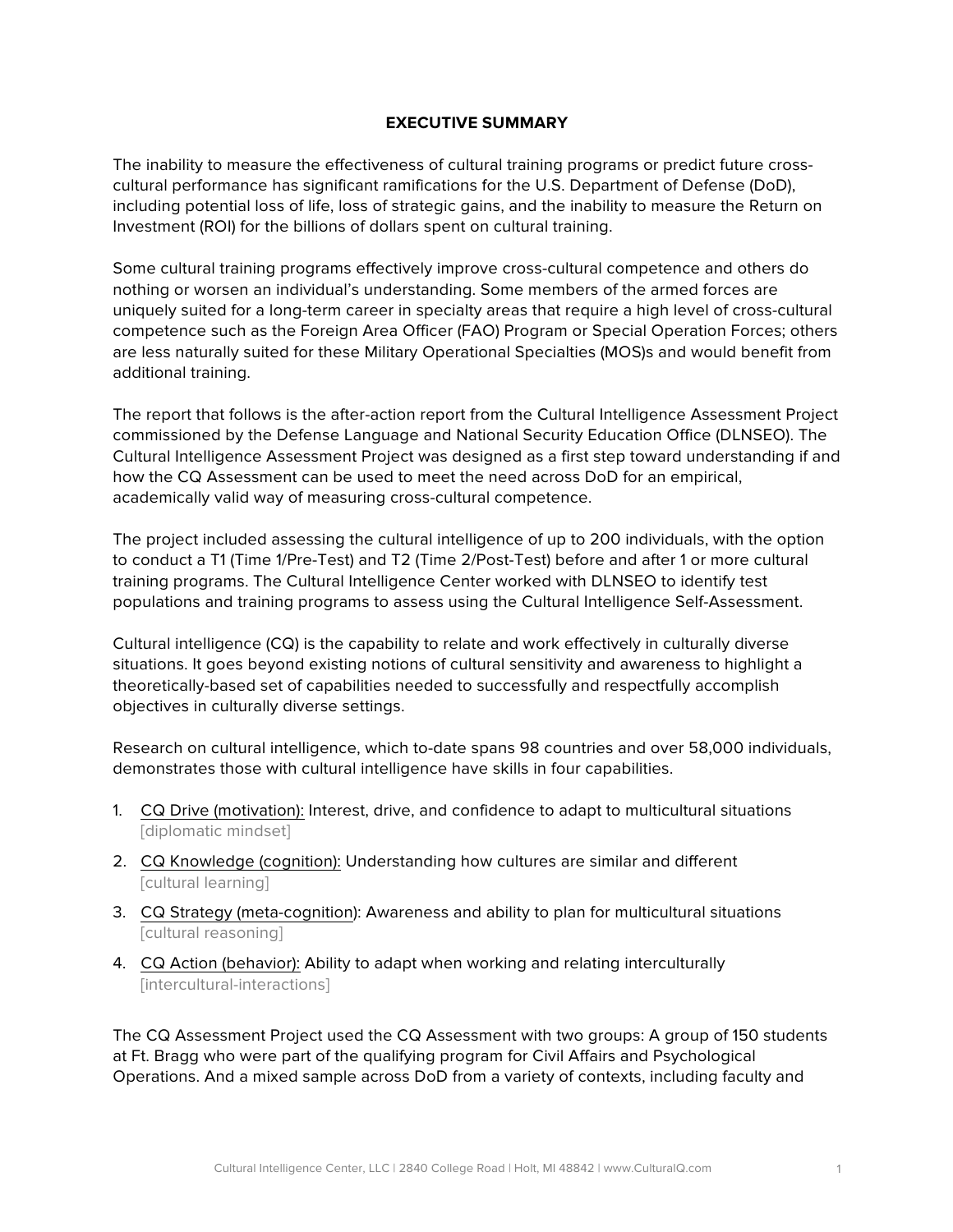students at Air University, a civil military affairs group with the Army, and individuals from Special Forces.

The CQ Assessment Project provided preliminary insights for how to operationalize use of the CQ Assessment across DoD. In addition, the findings revealed areas where the participants were keenly prepared for cross-cultural work as well as highlighting areas where additional development is needed. The CQ Assessment Project with DLNSEO reinforced the need for an empirically rigorous, relevant tool for evaluating and improving cultural training programs and for assessing the cultural readiness of military personnel.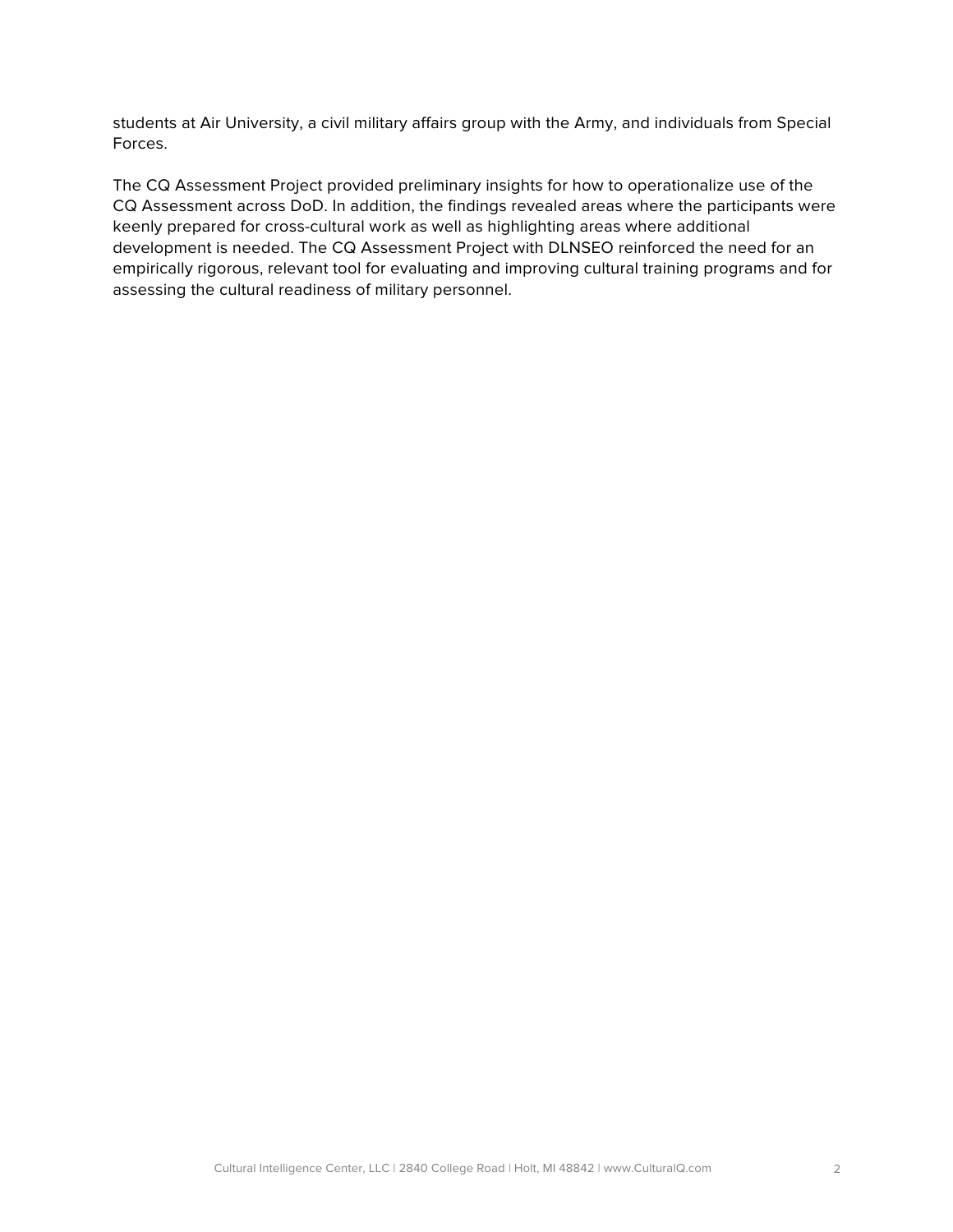#### **CONTENTS**

### **1. INTRODUCTION 5**

| 2. CULTURAL INTELLIGENCE<br>8                                                                                                                                                                                    |  |
|------------------------------------------------------------------------------------------------------------------------------------------------------------------------------------------------------------------|--|
| <b>CQ Drive</b><br>CQ Knowledge<br><b>CQ Strategy</b><br><b>CQ Action</b>                                                                                                                                        |  |
|                                                                                                                                                                                                                  |  |
| <b>Experience and Reflection</b><br><b>Training and Coaching</b><br>Personal CQ Development Plans                                                                                                                |  |
| Intercultural Adjustment<br><b>Cultural Judgment and Decision-Making</b><br>Intercultural Negotiation Effectiveness<br>Trust, Idea Sharing, and Collaboration<br><b>Strategic Leadership</b>                     |  |
| <b>3. CQ ASSESSMENT RESULTS</b><br>19                                                                                                                                                                            |  |
| Demographics<br>T1 Scores Compared to Worldwide Norms<br>T1 Distribution of Scores<br>T2 Scores Compared to Worldwide Norms<br>T2 Distribution of Scores<br>T1-T2 Comparison of Scores<br><b>Cultural Values</b> |  |
|                                                                                                                                                                                                                  |  |
| Demographics                                                                                                                                                                                                     |  |
| T1 Scores Compared to Worldwide Norms<br>T1 Distribution of Scores                                                                                                                                               |  |

Cultural Values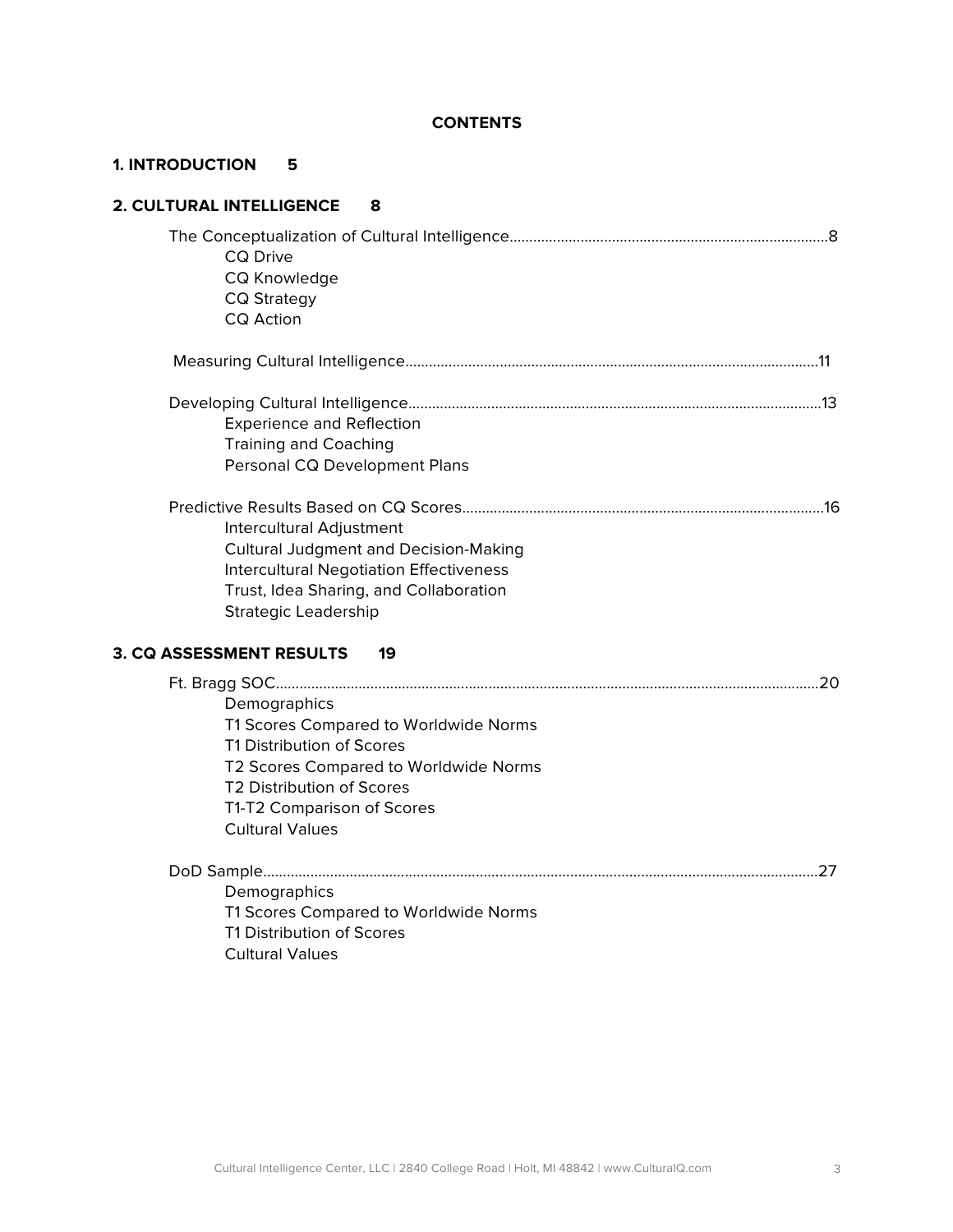### **4. ANALYSIS 31**

| <b>T1 Scores</b>                            |    |
|---------------------------------------------|----|
| T <sub>2</sub> Scores                       |    |
| Comparison of T1-T2 Scores                  |    |
| Performance Outcomes Based on T2 CQ Results |    |
| <b>Cultural Values</b>                      |    |
|                                             |    |
|                                             | 33 |
| <b>T1 Scores</b>                            |    |
| Performance Outcomes Based on T1 CQ Results |    |
| <b>Cultural Values</b>                      |    |
|                                             |    |

## **5. CONCLUSIONS 34**

| Overall CQ Scores               |
|---------------------------------|
| Performance Outcomes            |
| <b>Cultural Value Diversity</b> |
| Limitations                     |
|                                 |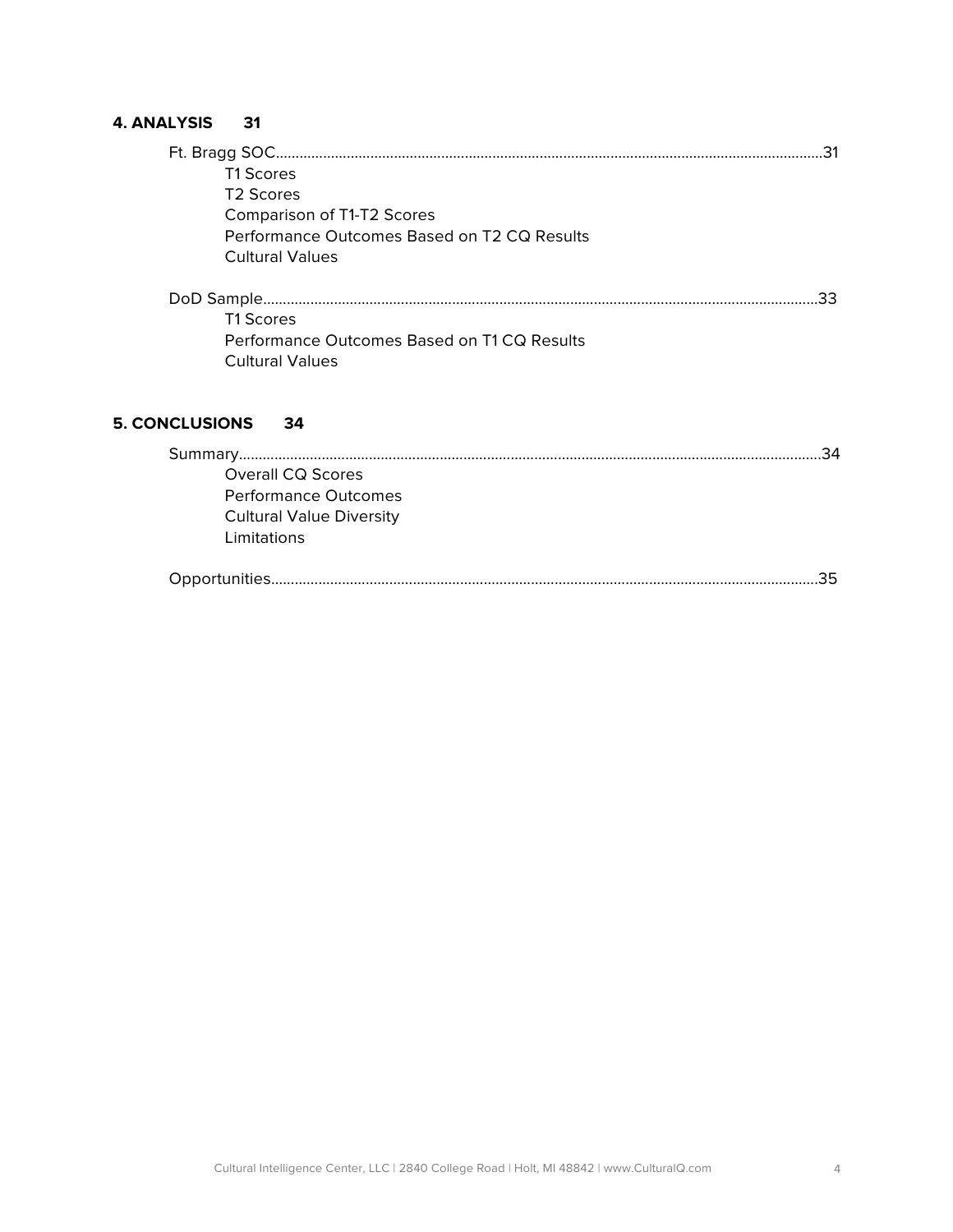#### **1. INTRODUCTION**

"The problems of physical isolation are compounded by the language barrier… But those problems, while annoying, could be dealt with. **There are deeper cultural differences that may never be bridged**."<sup>1</sup>

–Lt. Travis Horner, a platoon leader with the 82nd Airborne Division in Iraq

Whether doing counterinsurgency, humanitarian assistance, training a foreign military, or building partner capacity, there are few if any scenarios where U.S. military personnel are *not* dealing with people from different cultures. And there's little hope a military mission will be effectively accomplished without some form of relationship and understanding of the cultures encountered. Furthermore, the military forces themselves are becoming increasingly diverse; working together effectively requires an ability to engage in ways that are adaptive and strategic.

This after-action report begins with a brief overview of the growing attention that's been given to developing cultural readiness across the Department of Defense and the critical need to be able to assess cross-cultural competence.

The U.S. Department of Defense (DoD) has long understood that cultural readiness is a critical part of successfully accomplishing military missions. Billions of dollars are invested in language, regional, and cultural training across DoD. The Government Accountability Office (GAO) reports that the DoD spent over \$6.8 billion dollars from fiscal years 2008 through 2012 on equipping the forces with linguistic and cultural readiness. A great deal of the training provided is focused on regional expertise, such as teaching the forces about the familial and religious systems of Afghanistan or Iraq.<sup>2</sup>

In recent years, DoD has identified the importance of building cultural general competence as well as regional expertise to ensure that the forces have the competence needed to operate in any cultural context. There's little consistency across the burgeoning operations of DoD regarding what specific skills are comprised by cultural competence, however the Defense Language and National Security Education Office (DLNSEO) is leading the way by providing a concrete definition of cross-cultural competence (3C):

A set of culture-general knowledge, skills, abilities, and attributes (KSAAs) developed through education, training, and experience that provide the ability to operate effectively within a culturally complex environment. 3C is further augmented through the acquisition of cultural, linguistic, and regional proficiency, and by their application in cross-cultural contexts. (DLNSEO, 2012)

In addition, Louise Rasmussen, a human factors psychologist, has worked with DLNSEO to conduct extensive research across DoD to develop a coherent model of cross-cultural competence, specifically oriented to the military context. The model, referred to as the Adaptive Readiness for Culture (ARC) Model, includes twelve specific competencies that are consistently found among DoD personnel who have successfully engaged cross-culturally.

Defining a clear, coherent model of cross-cultural competence is the first step toward more effectively equipping the forces to operate effectively, whatever the cultural context. The next step is to find an academically, valid and reliable means to measure cross-cultural competence.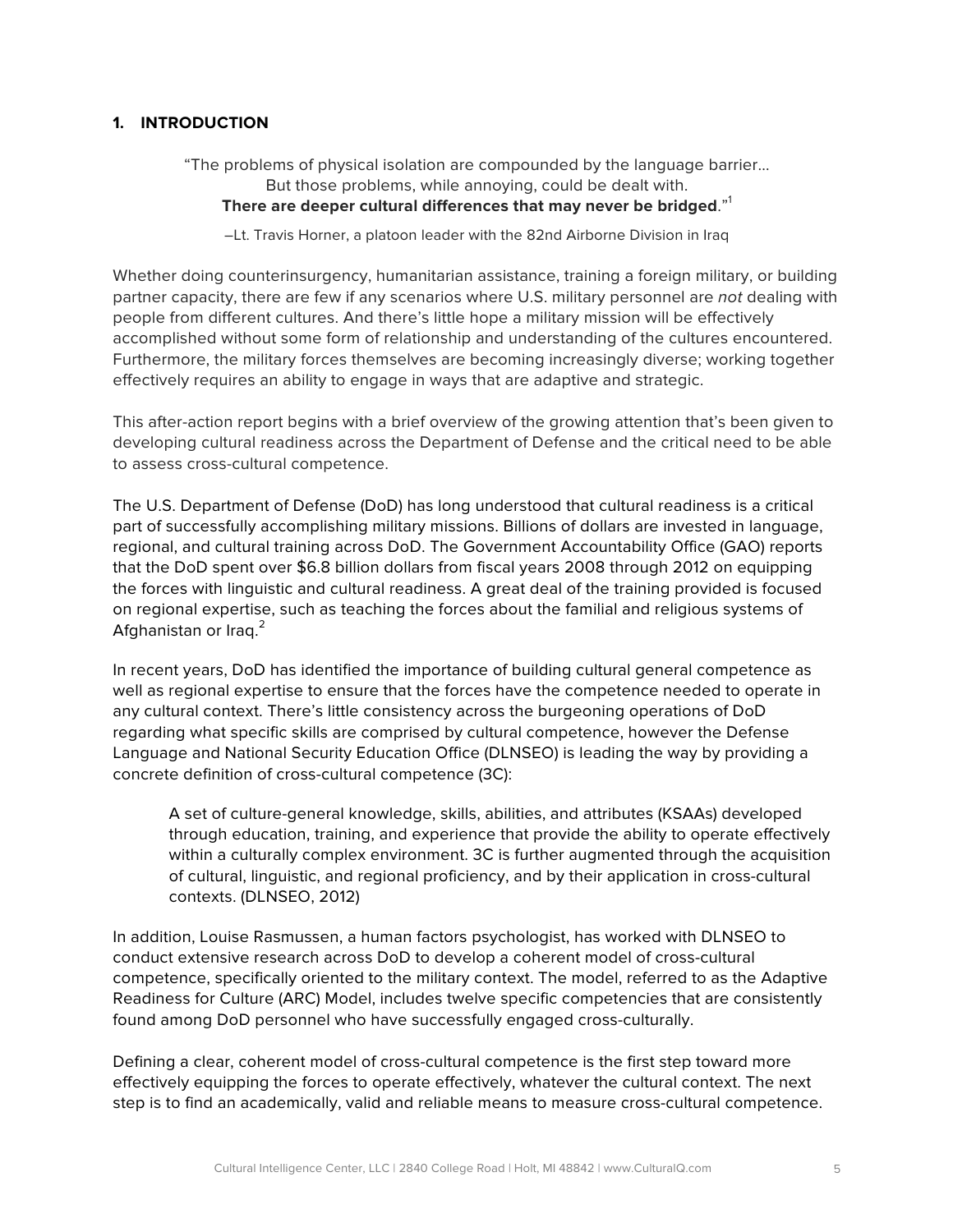The ability to accurately measure the effectiveness of cultural training programs and predict future cross-cultural performance has significant ramifications for the DoD, including saving lives, enhancing strategic gains, and getting the most from the billions of dollars spent on cultural training programs. However, most measures of cross-cultural competence are notoriously unreliable. Many assessments measure a series of complex factors that have no direct bearing upon future performance (e.g. mixing personality traits with internal attitudes and skills; or basing scores on the number of places one has traveled). In addition, most cultural competence inventories rely entirely upon self-reported surveys where participants often inflate their scores or simply have no ability to gauge how others perceive their cultural awareness.

DoD needs an empirically rigorous, relevant tool to measure cross-cultural competence. Such an assessment can be used to evaluate and improve cultural training programs and to predict the kinds of cross-cultural functions for which military personnel are properly suited. A reliable assessment of cross-cultural competence addresses several strategic needs across DoD, including:

Military personnel must be prepared to work in any culture.

- Military personnel's ability to effectively read and adapt to different cultural situations has long-term implications on their operational effectiveness.
- It is impossible to predict which cultures personnel will engage with over their careers.
- The forces need a reliable assessment to measure an individual's current progress in relating and working effectively across cultures (cultural general assessment).

#### DoD needs a way to evaluate the effectiveness of cultural training programs.

Commentaries like the following are not uncommon from those who experience cultural training programs across DoD:

From the get-go, we were told that we had to "respect the local culture." This took the form of endless classes on how not to look at the women, not to use your left hand, and never show the soles of your feet to anyone. It was all of the little courtesies you'd need to know if you were traveling to Iraq or Afghanistan as a tourist. $3$ 

Given the hundreds of cultural training programs run across DoD in any given month, it's unfair to assume all programs are the same. However, without a reliable cultural competency assessment, there's no empirical way to determine which training programs are effective and which are not. Some cultural training programs effectively improve cultural readiness and others do little or may actually worsen an individual's intercultural performance. Evaluation of cultural training needs to be based on an empirically rigorous tool and design.

The Defense Language Aptitude Battery (DLAB) needs to be supplemented with additional data to inform career placement.

• Qualification and deployment of some members of the armed forces, such as Special Forces and Foreign Area Officers, are particularly in need of cross cultural competence to effectively fulfill their mission.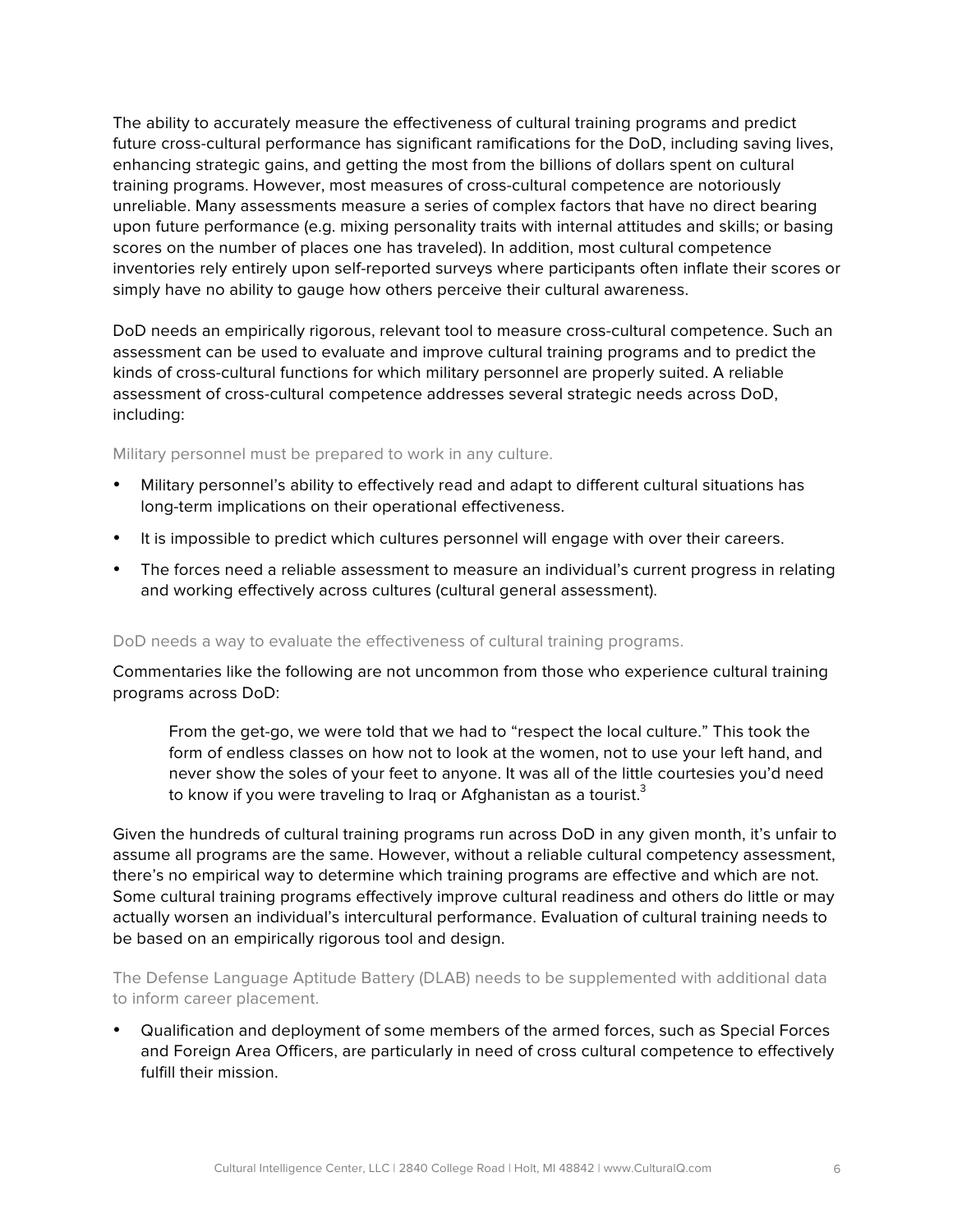• In addition to language aptitude, an individual's motivation and cultural fit also need to be considered as a part of qualification, evaluation, and assignment.

What gets measured drives performance and behavior. Now more than ever, the DoD needs an empirically rigorous, relevant tool for evaluating and improving cultural training programs and for assessing the cultural readiness of military personnel. The findings from the Cultural Intelligence Assessment project have reinforced the importance of this need and have revealed a number of promising ways to effectively use a valid measurement of cross-cultural competence.

In the words of Brigadier General Russell Howard, "It's hard enough working in a dangerous, uncomfortable place far from home and family. It's tough enough hearing constant criticism from politicians and journalists. **But the job can look terminally thankless if you cannot even understand the people you're trying to save**."4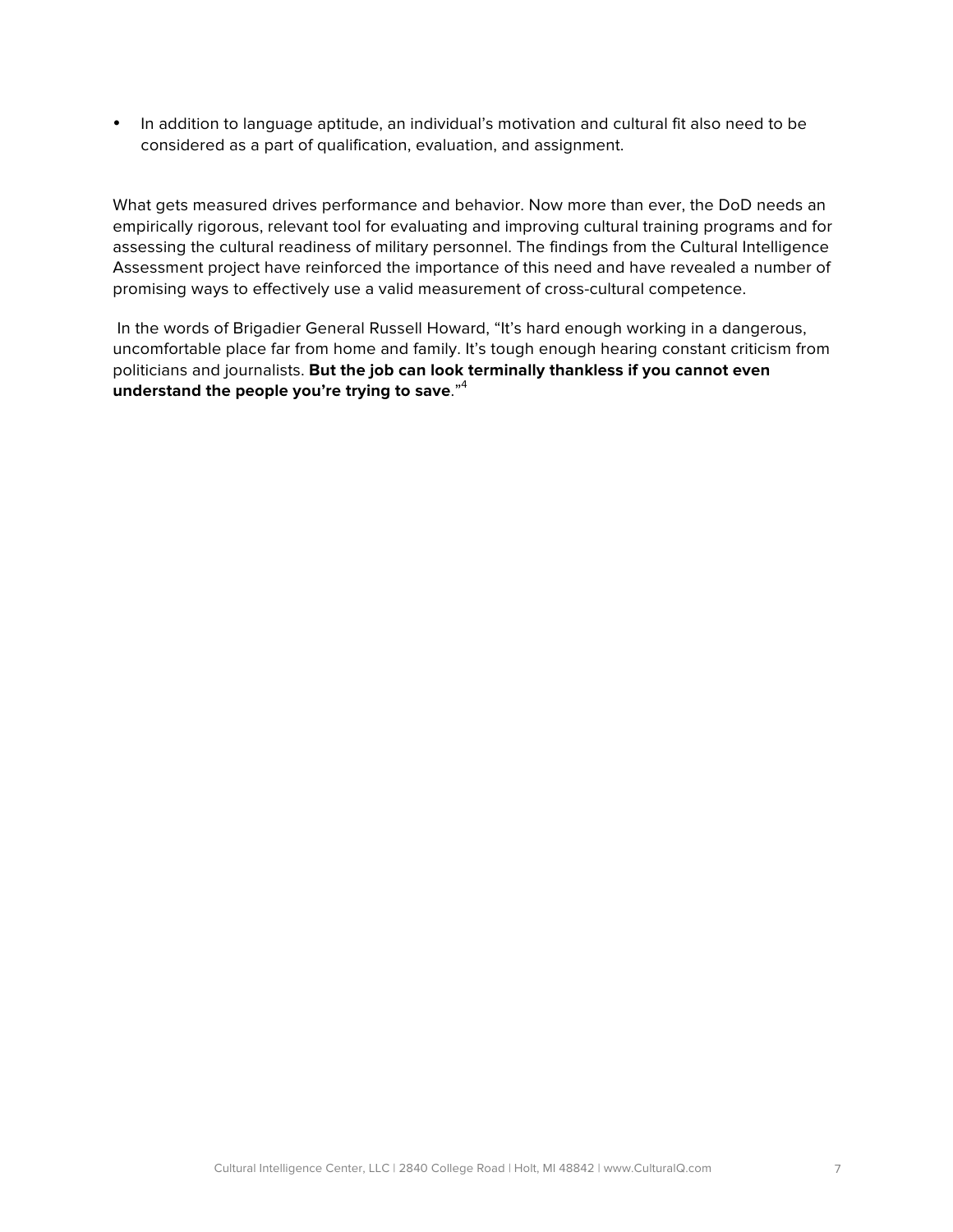### **2. CULTURAL INTELLIGENCE**

Cultural intelligence, or CQ, is defined as *the capability to function effectively across national, ethnic, and organizational cultures.*<sup>15</sup> It's based on research that includes over 58,000 individuals from 98 countries. The notion of cultural intelligence emerged in academic circles at the turn of the century. As the world moved from one millennium to the next, there was a great deal of attention put upon globalization and growing interconnectedness. Soon after, 9/11 occurred, demonstrating a culmination of ideological conflicts and cultural clashes that would characterize the start of the 21<sup>st</sup> Century.

#### **The Conceptualization of Cultural Intelligence (CQ)**

The question that has informed the research on cultural intelligence for the last couple of decades across more than 98 countries is this: *What's the difference between individuals, organizations, and missions that succeed in today's multicultural, globalized world and those that fail?* Or why is that some individuals can adeptly move in and out of dozens of cultures daily and engage effectively and others can't? The desire was to go beyond the existing notions of cultural sensitivity and awareness to identify the recurring characteristics of individuals who can successfully and respectfully accomplish their objectives, whatever the cultural context. Awareness is the first step, but it's not enough. A culturally intelligent leader can effectively manage people, missions, and conflicts, whatever the cultural situation.

The research on cultural intelligence reveals four capabilities consistently found among the culturally intelligent. These were conceptualized based on the existing research on intelligence, including academic intelligence (IQ), emotional intelligence (EQ), and other forms of intelligence such as social intelligence and practical intelligence. CQ picks up where these other forms of intelligence leave off. It provides the practical and interpersonal skills needed when the cultural context changes. Each of the four capabilities of cultural intelligence includes more specific skills (sub-dimensions) that can be measured and enhanced. The four capabilities are as follows:



**Figure 1: The Four Capabilities of Cultural Intelligence**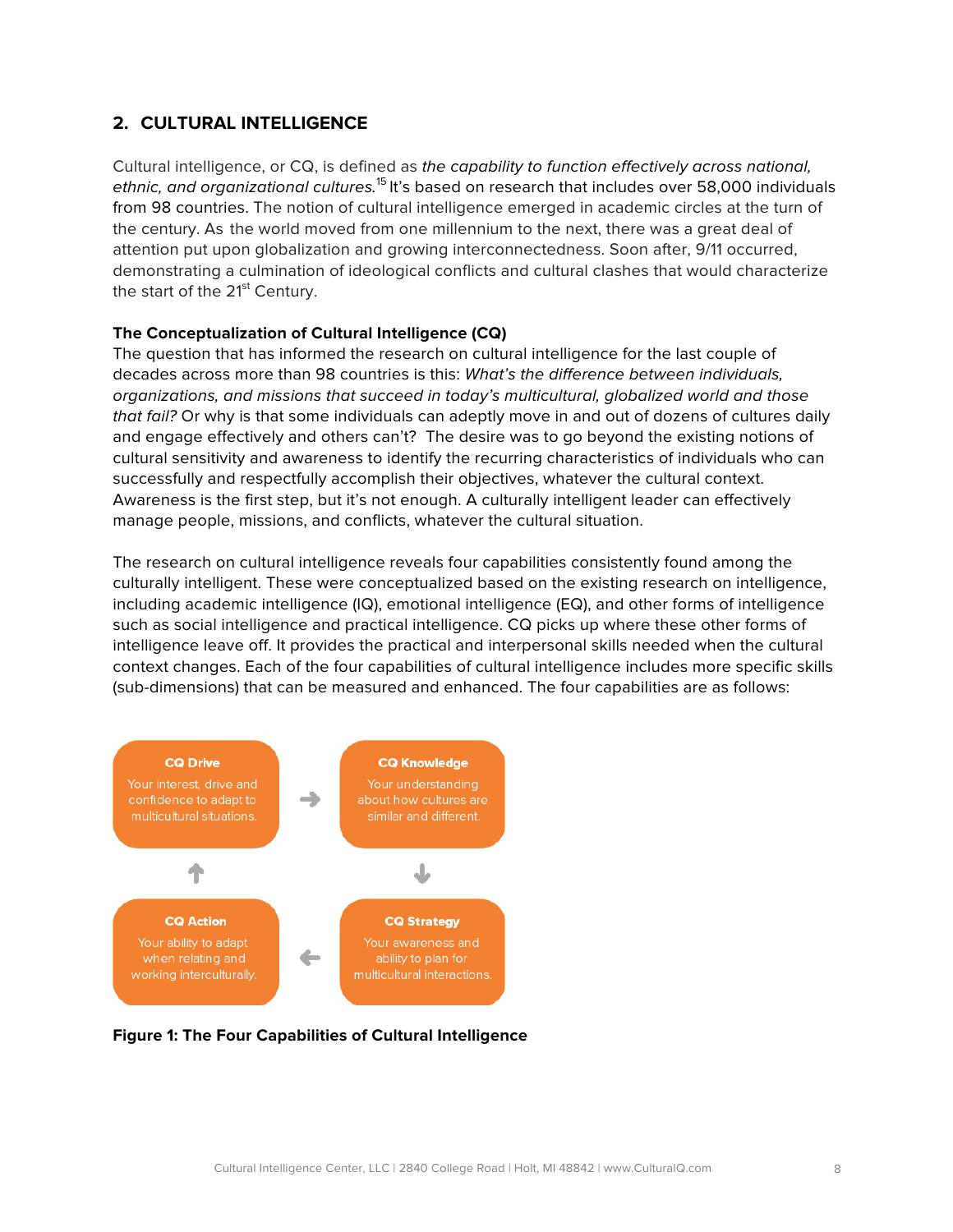#### *1. CQ Drive (Motivation): Having the Interest, Confidence, and Drive to Adapt Cross-Culturally*

CQ Drive, the motivational dimension of CQ, is the level of interest, drive, and energy to adapt cross-culturally. Does the individual have the confidence and drive to work through the challenges and conflict that inevitably accompany cross-cultural engagements? The ability to be personally engaged and persevere through intercultural challenges is one of the most novel and important aspects of cultural intelligence and it aligns closely with the "Diplomatic Mindset" competencies identified in the Adaptive Readiness for Culture (ARC) Model. <sup>6</sup> One cannot simply *assume* people have the interest and motivation to adjust to cultural differences. General purpose forces often approach cultural training apathetically or do it just because it's required. Individuals deployed overseas are often more concerned about moving and adjusting their families overseas than they are about developing cultural understanding. Without ample motivation for engaging interculturally and learning how to regulate one's attitude toward the culture, there's little point in spending time and money on intercultural training.

CQ Drive includes three sub-dimensions that can be assessed and developed: intrinsic interest, the degree to which one derives fulfillment and energy from culturally diverse situations; extrinsic interest, the tangible benefits related to the mission from engaging effectively with the cultures; and self-efficacy, the confidence one will be effective in a cross-cultural encounter.<sup>27</sup> All three of these motivational dynamics play a strategic role in successfully fulfilling a mission in a culturally diverse context.<sup>8</sup>

#### *2. CQ Knowledge (Cognition): Understanding Intercultural Norms and Differences*

CQ Knowledge, the cognitive dimension of cultural intelligence, refers to one's knowledge about culture and its role in shaping how people think and behave. It's gaining the ability to understand the cultural dynamics occurring in an interaction and the overall knowledge of how cultures vary from one another.

CQ Knowledge includes two sub-dimensions that can be further assessed and learned: culturalgeneral understanding and context-specific understanding.<sup>9</sup> Cultural general knowledge refers to a macro understanding of cultural systems and the cultural norms and values associated with different societies. To engage and lead effectively, military personnel need to understand ways that communication styles, predominant religious beliefs, and role expectations for men and women differ across cultures. In addition, general knowledge about different types of economic, business, legal, and political systems that exist throughout the world is important. For example, every nation has cultural systems for how its members distribute products and services or for how they mate and raise their children. Understanding how a family system works might seem unnecessary but it becomes critically relevant when trying to develop trust among the leaders in a community. CQ Knowledge also encompasses the need for a core understanding of culture, language patterns, and nonverbal behaviors. This kind of knowledge helps build confidence when working in a new cultural environment. This is the kind of information that is typically emphasized in many DoD cultural training programs however, the emphasis of CQ Knowledge is less about mastering all the do's and don'ts and more about developing a foundational understanding of cultural differences and developing the skills to be self-taught in the midst of a cross-cultural engagement.

The other dimension of CQ Knowledge is knowing how culture influences one's effectiveness in specific domains. For example, being an effective leader of a humanitarian relief project is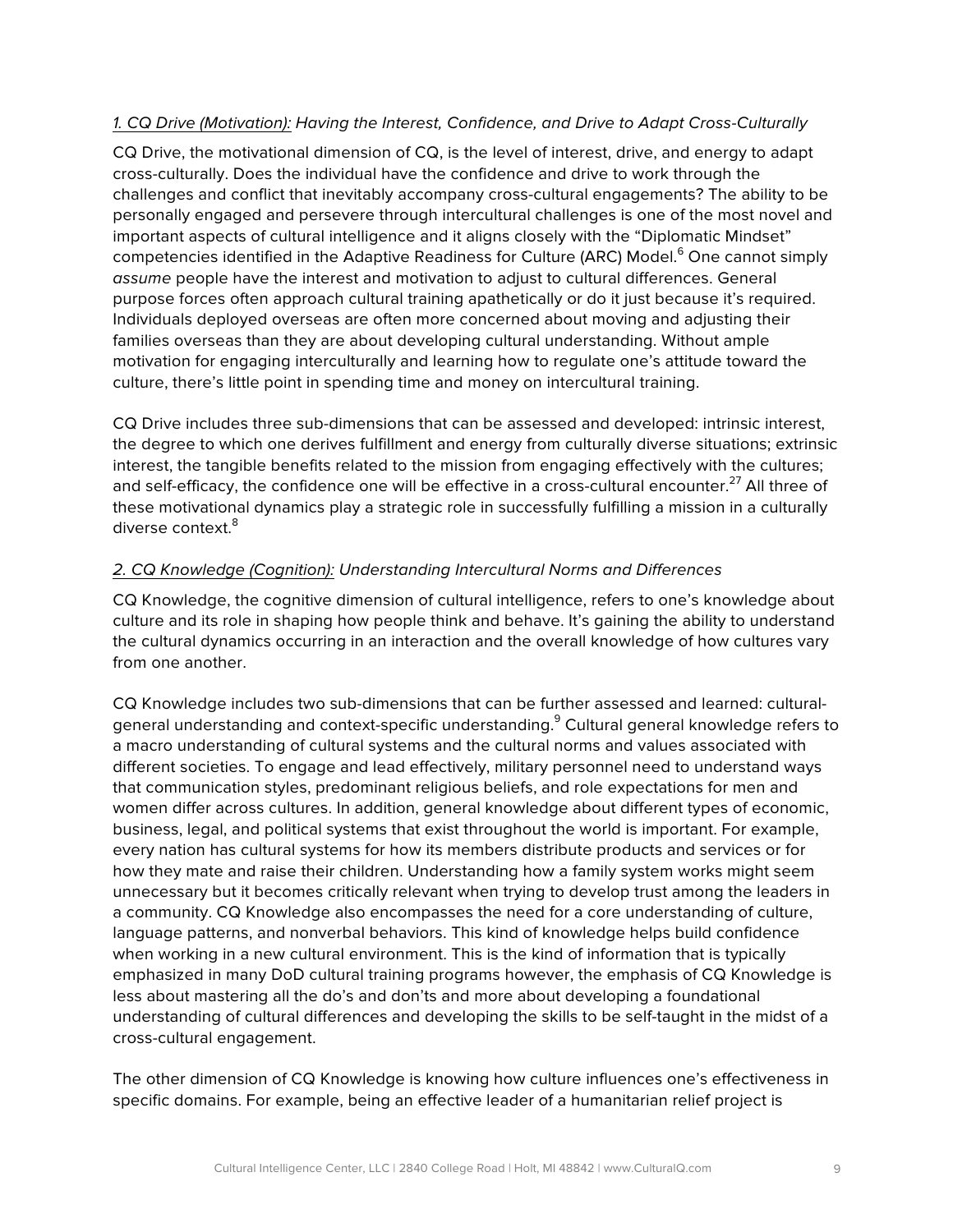different from the skills needed to effectively lead a counterinsurgency mission. Further, representing the U.S. military brings a different set of challenges than visiting the same country as a U.S. business person. This kind of specialized, domain-specific cultural knowledge combined with a macro understanding of cultural issues is a crucial part of leading with cultural intelligence.

CQ Knowledge is the dimension most often emphasized in many approaches to working across cultures. The large and growing cross-cultural training and consulting industry focuses on teaching this kind of cultural knowledge. Although the information coming from CQ Knowledge is valuable, unless it is combined with the other three capabilities of CQ, its relevance to the real demands of military engagement is questionable and potentially even detrimental. Further, consistent with the "Cultural Learning" cluster from the ARC model, the emphasis of CQ Knowledge is measuring and developing self-directed learning about cultures.<sup>10</sup>

#### *3. CQ Strategy (Metacognition): Making Sense of Culturally Diverse Experiences and Planning Accordingly*

CQ Strategy, also known as metacognitive CQ, is the ability to strategize when crossing cultures. This measures whether the individual can slow down long enough to carefully observe what's going on inside one's self and in the minds of others. It's the ability to draw on cultural understanding to solve culturally complex problems. CQ Strategy helps an individual use cultural knowledge to plan an appropriate strategy, accurately interpret what's going on, and check to see if expectations are accurate or need revision. CQ Strategy is consistent with the competencies included in "Cultural Reasoning" from the ARC model of cross-cultural competence.<sup>11</sup>

The three sub-dimensions of CQ Strategy, which can be measured and developed, are planning, awareness, and checking.<sup>12</sup> Planning means taking time to prepare for a cross-cultural mission anticipating how to approach the people, topic, and situation. Awareness means being in tune with what's going on in one's self and others during an intercultural encounter. Checking means comparing one's actual experience with what was expected to happen. CQ Strategy emphasizes taking the time to plan consciously, and it's the lynchpin between understanding cultural issues and actually being able to use one's understanding to be more effective.

### *4. CQ Action (Behavioral): Changing Verbal and Nonverbal Actions Appropriately When Interacting Cross-Culturally*

Finally, CQ Action, the behavioral dimension of CQ, is the ability to *act* appropriately in a range of cross-cultural situations. This measures whether the individual can effectively present one's self and accomplish the mission in light of the cultural context. One of the most important aspects of CQ Action is knowing when to adapt to another culture and when *not* to do so. A person with high CQ Action learns which behaviors will and will not enhance effectiveness and acts on that understanding. Thus, CQ Action involves flexible actions tailored to specific cultural contexts, or the cluster of competencies related to "Intercultural Interactions" as described by the ARC Model.

The sub-dimensions of CQ Action are speech acts, the specific words and phrases used when communicating specific types of messages; verbal actions; and nonverbal actions.<sup>13</sup> These three kinds of behaviors need most to be adapted to cultural norms. Although the demands of today's intercultural settings make it impossible to master all the dos and don'ts of various cultures, there are certain behaviors that should be modified when interacting with different cultures, particularly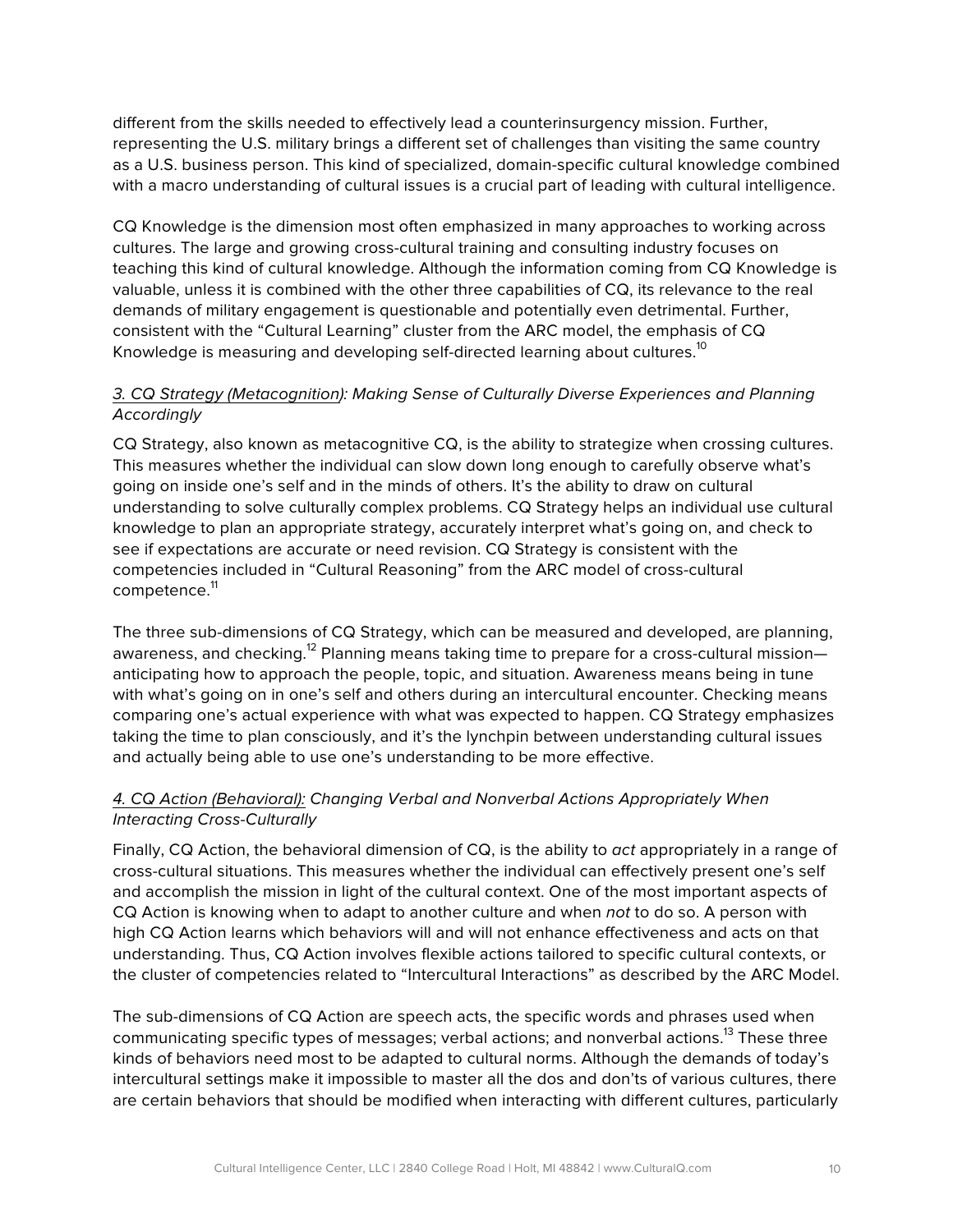from a U.S. military perspective. Also, some basic verbal and nonverbal behaviors enhance the extent to which others will perceive the individual as effective. As an example, the verbal tone (e.g., loud versus soft) in which words are spoken can convey different meanings across cultures. And perhaps far more important is the capability to adapt the way one approaches different decision-making processes, deadlines, and community dynamics. Almost every approach to intercultural work has insisted on the importance of flexibility. With CQ Action, there is now an evidence-based way of assessing and improving flexibility.

These four capabilities of cultural intelligence offer a coherent framework for addressing the cultural-general skills that are needed for DoD effectiveness. They can be used to create a strategy for recruiting culturally intelligent personnel, to work through day-to-day intercultural situations, and to assess and develop cultural intelligence all across the forces.

#### **Measuring Cultural Intelligence**

One of the important developments in the field of intercultural competence has been the emergence of inventories that assess intercultural competence. This is promising given the need identified by DLNSEO and the DoD to accurately measure cross-cultural competence. How can DoD accurately measure cultural readiness and how should an assessment be created or selected? One of the challenges facing the field of intercultural competence is that there are more than three hundred cross-cultural competence constructs. Likewise, the proliferation of assessments that has emerged focus on different parts of intercultural competence. Some are primarily oriented toward one's intercultural traits, that is the personal characteristics that determine how an individual behaves in a culturally diverse situation. Others measure an individual's attitudes and beliefs, the degree to which one is open and ready to learn about other cultures, and others, the degree to which the individual is aware of his or her implicit biases. Still other tools are more focused on intercultural capabilities—the skills one possesses to be effective in an intercultural context. When an assessment mixes all of these different components of intercultural competence together and treats them as if they're the same, the individual is often left confused in knowing how to use the results and the data is faulty. It's akin to using a thermometer to measure temperature, length, and weight. In describing this challenge, Michelle Gelfand, a scholar on intercultural behavior, describes the intercultural field as suffering from a jingle and jangle fallacy, "where constructs with the same meaning are labeled differently while constructs with different meanings are labeled similarly".<sup>14</sup> In order for an assessment to be useful, it needs to provide clarity on what dimension of intercultural competence is being measured.

When selecting an intercultural assessment, there are a couple important considerations. First, DoD must be clear about what it wants to measure. If the goal is to measure the degree to which an individual is open and ready to explore cultural differences and expose unconscious bias, an assessment should be used that is specifically designed to measure that (e.g. implicit association tests or a cultural values profile). If the goal is to measure and predict how individuals will perform in culturally diverse settings, then an assessment designed to do that should be chosen (e.g. CQ Assessments). No tool can measure everything. Therefore, the forces need to use the tool that provides the most relevant data. Just as a thermometer should not be used to measure the length of a table, an assessment of cultural preferences (e.g. whether one is individualist or collectivist) should not be used to assess intercultural skills.

The other important consideration when selecting an intercultural assessment is to investigate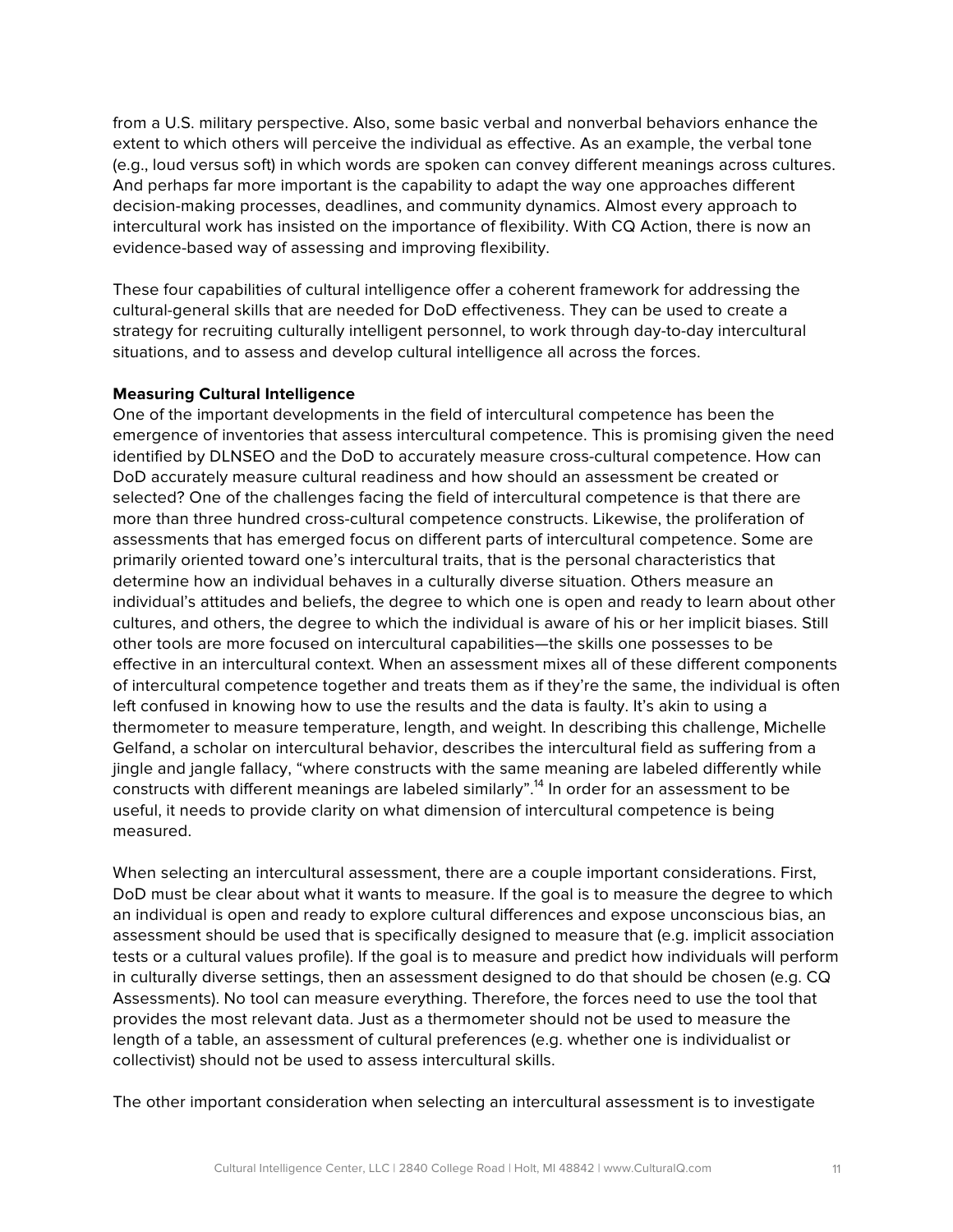the reliability of the tool. It is important to see what kind of external reviews have been conducted by academic scholars not directly involved in developing the tool. Cross-cultural psychologists David Matsumoto and Hyisung C. Hwang conducted an external review of ten intercultural competence assessments and published their findings in the *Journal of Cross-Cultural Psychology.* Their extensive review concluded that the most reliable inventories for assessing intercultural competence are the Cultural Intelligence Scale (CQS), Intercultural Adjustment Potential Scale (ICAPS), and Multicultural Personality Questionnaire (MPQ).<sup>15</sup>

It is advisable to use a holistic approach for measuring cultural competence, including some of the excellent tools devoted to assessing unconscious bias and mapping an individual's cultural values. Given the use of the cultural intelligence assessment for this DLNSEO project, the following provides a brief description of how the CQ Assessment was developed and validated.

Psychologists Van Dyne and Ang developed the Cultural Intelligence Scale (CQS) and worked on confirming the validity of the CQS using culturally diverse samples that included executives, expats, military leaders, staff, students, and sales agents. The CQS measures an individual's development in each of the four CQ capabilities as well as the sub-dimensions associated with each one.

The CQS was used to develop the *CQ Self-Assessment* and the *CQ Multi-Rater Assessment* (360°), both of which are being used widely by leaders in business, government, charitable settings, and universities. Individuals receive personalized feedback reports that tell them their CQ scores versus the worldwide norms for cultural intelligence. And organizations receive aggregate reports to see the levels of CQ among their personnel as compared to other organizations.

The *CQ Self-Assessment* gives individuals a personal inventory of how they perceive their crossborder leadership skills. The *CQ Multi-Rater Assessment* (360°) combines one's self-assessment with feedback from others. The most effective way to assess cultural intelligence is with the *CQ Multi-Rater Assessment* (360°), which enables a comparison of self-ratings with observer ratings. The self-assessment, however, is also a valid way of measuring CQ. Research demonstrates the predictive validity of the self-report scale, even after controlling for demographic characteristics, personality traits, prior cultural experience, and social desirability. Thus, it's not as easy to "game" the assessment as one might think.

In addition, research shows convergence in self and observer ratings in most groups—such that the scores are practically equivalent. In fact, it is not unusual to see self-rated scores that are slightly lower than observer scores. Additionally, self-rated scores are often more nuanced than observer-rated scores because most people have more detailed knowledge of their own capabilities than observers do. In sum, both approaches to the assessment are valuable and reliable. Several Fortune 500 companies, government agencies, universities, and charitable organizations are using the self and multi-rater assessments to provide strategic insights in how effectively personnel are equipped for working in culturally diverse contexts.

Across the burgeoning field of intercultural competence and the related assessments, cultural intelligence is ultimately about predicting one's performance in a multicultural setting. If one wants to excel at intercultural negotiation, CQ predicts how well the individual will perform and sheds light on how to improve. For a sergeant expected to lead a multicultural platoon, CQ predicts where the leader will have the greatest challenges. Or if insights are needed on an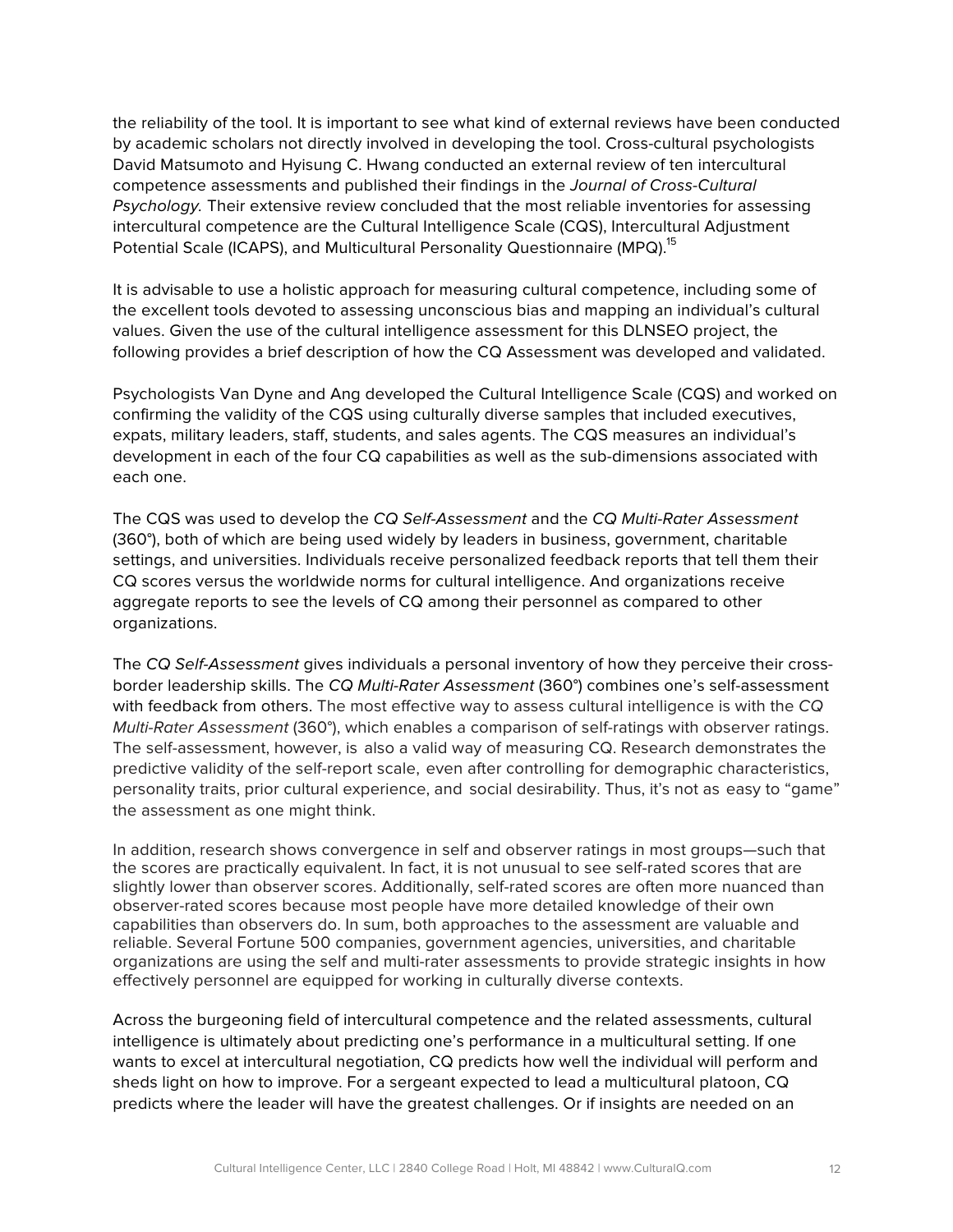officer's decision-making abilities cross-culturally, CQ predicts that as well. The CQ research was designed to predict performance and adjustment in intercultural situations and, therefore, it's best used for that purpose.

#### **Developing Cultural Intelligence**

Cultural intelligence is a malleable capability. This means that everyone can improve their CQ, if they choose. And there are multiple strategies that can be used to develop cultural intelligence (see Figure 2 for an overview). All of these strategies work best when people start by completing a CQ Assessment so they have feedback on their current development for interacting effectively across cultures. It is also helpful to have people take the assessment at multiple times throughout the developmental process because this helps them monitor their progress. The research on cultural intelligence reveals three complementary strategies for helping individuals develop their cultural intelligence: experience and reflection, training and coaching, and personal CQ development plans.



**Figure 2: Strategies for Developing CQ**

#### Experience and Reflection

There's no substitute for "on-the-job training" when it comes to improving CQ. The ideal learning experiences allow participants to be fully immersed in another environment or cultural context, without all the familiarities of home. Iso-immersion experiences can also effectively provide some of the same insights. When individuals are highly engaged in direct experience and intercultural interactions, they are more likely to encounter the realities of cultural differences and learn more than they will from reading or listening to trainers.

Experience by itself, however, is not enough. Concrete experiences need to be followed by thoughtful reflection where people think deeply about what they observed and experienced. Experiential learning theory combined with the CQ research reveals the importance of concrete experiences that are followed by personal reflection.<sup>16</sup> The research also reveals the importance of going beyond reflection that is focused on one particular experience. People learn and grow more when they reflect on multiple experiences and test their interpretations with active experimentation. In sum, the forces will enhance their level of CQ more when they are actively involved in a different cultural experience and when they reflect deeply on the experience. Experience combined with reflection is a powerful way to improve CQ.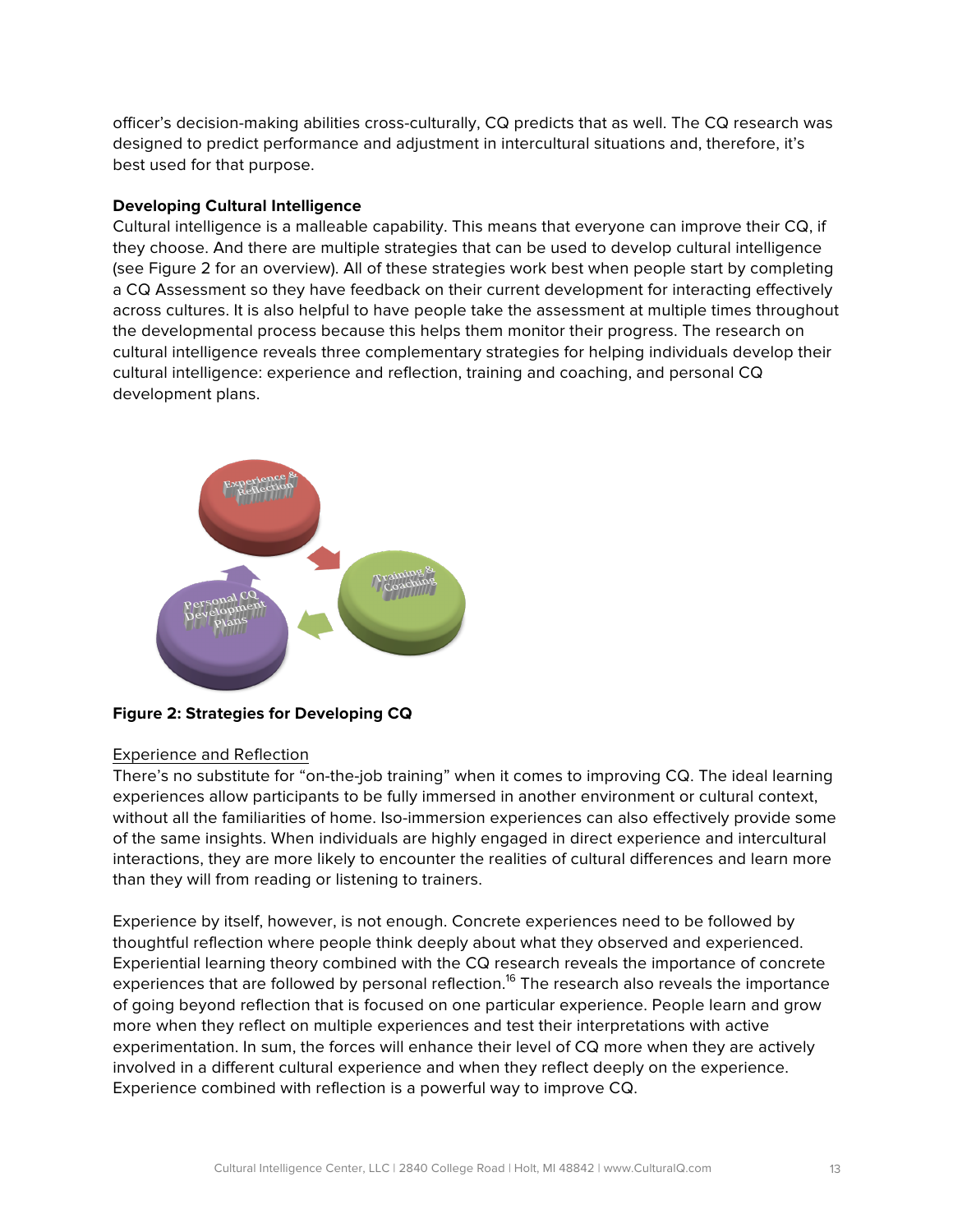#### Training and Coaching

While not a substitute for direct, hands-on experience, training and coaching programs are another effective way to develop cultural intelligence. After individuals complete an assesssment and review their results, it is helpful to have them attend a training session or participate in a dyanamic, online learning program. Facilitators can begin by explaining key cultural value differences (e.g. power distance, time orientation, etc.). Several intercultural assessments, including the CQ Assessments, include feedback on an individual's preferences along some of these cultural value dimensions. An effective way of using this feedback in training is to place participants in groups and have them discuss the ratings they gave themselves along these cultural value dimensions. Then the group can map their differences along each dimension and discuss ways that their similarities may influence the group positively or negatively. They can also discuss ways their cultural value orientations differ from cultures where DoD has a significant presence globally. Starting with the cultural value dimensions can be a useful way to introduce cultural intelligence because it provides neutral terms for describing cultural differences and further establishes the need for cultural intelligence.

More than likely, most cultural training programs across DoD already have courses that teach cultural values based on the research of Hofstede, Edward Hall, or the GLOBE leadership project. These courses and tools are ideally suited to supplement an overall training approach to cultural intelligence because the CQ framework provides an integrative mental model for how to use knowledge of cultural values to work effectively across cultural value differences. In contrast, if training focuses only on teaching cultural values, participants will improve their CQ Knowledge, but that's only one of the four critical CQ capabilities. They will improve their cognitive understanding but may not have any ideas for how to apply it practically. Furthermore, as noted previously, CQ Knowledge without the other three CQ capabilities can lead to stereotyping where individuals assume that everyone from a specific culture is the same. An Afghan living and working in Dubai may be very different from an Afghan living and working in Kandahar. And for that matter, two Afghans working alongside each other in Kandahar most likely have some individual differences as well as some shared cultural tendencies. Nothing more quickly erodes an effective military strategy than operating under the assumption of broad, overarching stereotypes. Cultural values and norms are useful as long as they are taught and used within the broader framework of cultural intelligence, which provides a coherent model and a shared language for discussing cultural values and cultural intelligence, and creating strategies for intercultural effectiveness.

A brief (2-3 hour) session on cultural intelligence is a highly effective way to introduce cultural intelligence to a general purposes group. But once you move beyond the introductory material, it's most useful to provide targeted training on cultural intelligence that addresses the needs of specific groups or functional units.

Additional training focused on specific cultures and regions can be useful, but this is most effective after an introductory session on cultural intelligence. Otherwise, individuals tend to develop an overly simplified understanding of the legal system in Nigeria or whatever culture is being taught. But once individuals have the cultural intelligence model in mind, it can be very helpful to focus on specific cultures and discuss how each of the four CQ capabilities can be used to make these intercultural interactions more effective for everyone.

Coaching, either alongside training or as a stand-alone offering, can be another valuable part of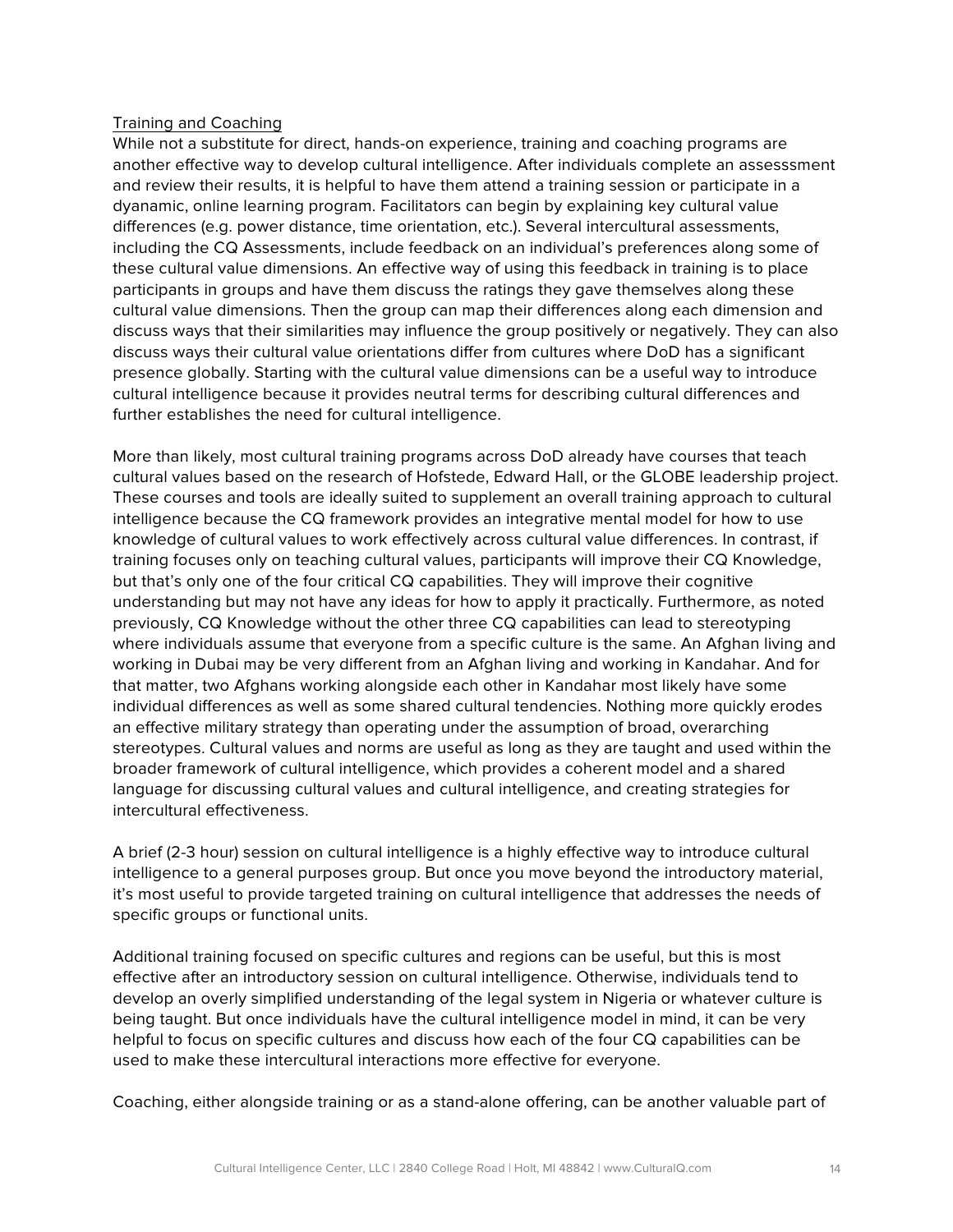the learning and development process, particularly for those individuals taking on a key leadership role within the forces. This is especially valuable for senior leaders who may struggle to get straightforward feedback from their subordinates. Coaching is also a strategic component of many successful high potential programs where participants can get feedback and direction on how to develop a personalized plan for developing their intercultural skill set. A coach (either face-to-face or virtual) can help participants review their CQ scores and help them create a way forward. This can include a discussion of any feedback they found surprising or troubling.

Coaches can also help indidivuals develop plans for using their CQ strengths – perhaps in the context of challenges and opportunities they're facing in their current roles. In addition, coaches can work with participants to brainstorm concrete goals and action plans to develop their weaker CQ capabilities. Agreeing on specific, measurable goals and target dates for completion allows coaches to follow-up and check on progress toward goals. This is an important feature of effective coaching because deadlines and follow-up plans make it more likely that participants will avoid the usual trap of good intentions that get lost in the busyiness of daily demands and prevent the transfer of learning into changed behavior. Instead of losing the insights gained, the accountability of reporting on goals by a certain date makes it more likely that they will follow through and benefit long term. This can also be faciliated in combination with the use of creating a personal CQ development plan which is explained further below.

Some organizations in the private sector have moved toward using coaching as the primary way to prepare and support their expat personnel. Rather than offering training before individuals move abroad, expats take the CQ assessment and a personal coach follows-up to help them anticipate potential challenges of their new location in light of their CQ results. The coach also does follow-up sessions after the move and can be available via Skype or other electronic media on an ongoing basis as questions or issues arise. A similar approach may have value for leaders across the forces when they are deployed to an unfamiliar region. Coaching combined with training offers an ideal way to help participants understand, use, and benefit from their CQ capabilities.

#### Personal CQ Development Plans

Finally, individuals are most likely to enhance ther CQ when they create a personal CQ development plan. Intercultural assessments have little value unless people reflect on their strengths and weaknesses and create a plan for using the feedback. And training and coaching are only helpful if participants take personal ownership to develop a plan and follow it to develop their CQ further.

Creating a development plan should begin with having individuals reflect on the intercultural challenges they face and ways their CQ capabilities may influence or help to resolve these challenges. In addition, they should consider their long-term professional goals and how enhanced CQ can help them accomplish those objectives. Next, they should review their CQ strengths and weaknesses, and identify which CQ capabilities need the most attention to address the challenges they face and accomplish their professional objectives. Based upon that reflection, the final step is for them to develop specific actionable goals. This should include goals that capitalize on their CQ strengths and goals that focus on enhancing their weaker CQ capabilities.

Once again, this strategy is most likely to be useful when there is a plan for accountability. Ask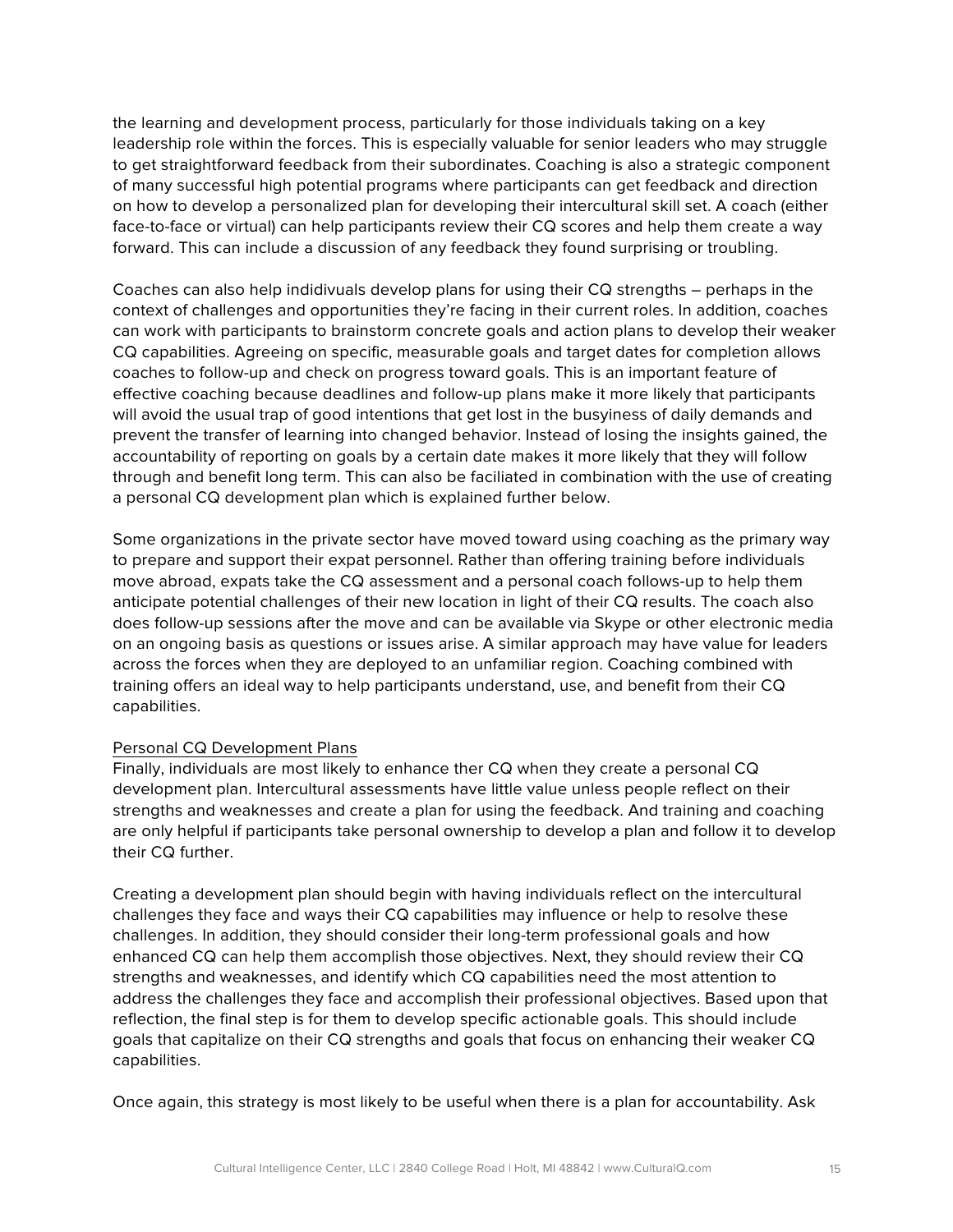participants to share their plans with their supervisors and a peer and set a date for follow-up. Or consider making a CQ development plan part of the annual review process—not for evaluation but to create a practice of ongoing assessment and development of this critical form of intelligence.

Time and experience alone will not prepare leaders to work more effectively across cultures. But with experience and reflection, training and coaching, and personal development plans, it's proven that cultural intelligence can be enhanced.

#### **Predictive Results Based on CQ Scores**

Cultural intelligence is proven to predict a wide variety of effectiveness outcomes in culturally diverse situations. Research shows that CQ predicts the following outcomes for individuals and organizations in culturally diverse settings:

#### *Intercultural Adjustment*

First, individuals who enhance their CQ are more likely to adapt to multicultural settings. This includes the way an individual adjusts to the general living conditions of another culture or the way a senior officer adapts to the different values and communication styles encountered in a local community. Further, CQ predicts an individual's personal adjustment emotionally and psychologically when encountering unfamiliar cultures, therefore assessing and developing CQ for those who are deployed or work in highly diverse environments is critically important.<sup>17</sup>

Individuals with high cultural intelligence are less likely to experience burnout from their intercultural work. CQ predicts an individual's level of stamina, energy, and productivity when working across borders. Even those who thrive on blazing the streets of a new place and trying the local food haunts eventually grow weary of having to adjust their approaches to leading and motivating others, resolving conflict, negotiating, and decision making continually for different cultural orientations. Jet lag, navigating different time zones, and being away from family and friends can get to even the savviest members of the forces. However, those with high CQ are able to persevere and bounce back from the inevitable stress and fatigue that result from this kind of overseas assignment. When the forces prioritize the development of CQ as part of deployment, its far more likely the assignment will be enjoyable and strategic for everyone in involved.

Although all four CQ capabilities are relevant to intercultural adjustment, CQ Drive and CQ Action are especially important for handling the psychological, emotional, and day-to-day adaptations people have to directly engage with a new culture.<sup>18</sup> This is because genuine curiosity about novel cultures and flexibility in modifying verbal and non-verbal behaviors as well as how things are communicated (speech acts) facilitate appropriate adaptation without creating high levels of personal stress.

#### *Cultural Judgment and Decision Making*

High CQ also influences the quality of intercultural decision making, which for DoD, often makes a life and death difference. CQ helps people understand the perspectives and priorities of diverse others and this helps them work cooperatively so they can develop mutually acceptable decisions, a critical part of many military missions. This is important because the common sense, lead-with-your-gut approach to making decisions that often works in a person's home culture doesn't work when leading or functioning in a different culture. High CQ allows individuals to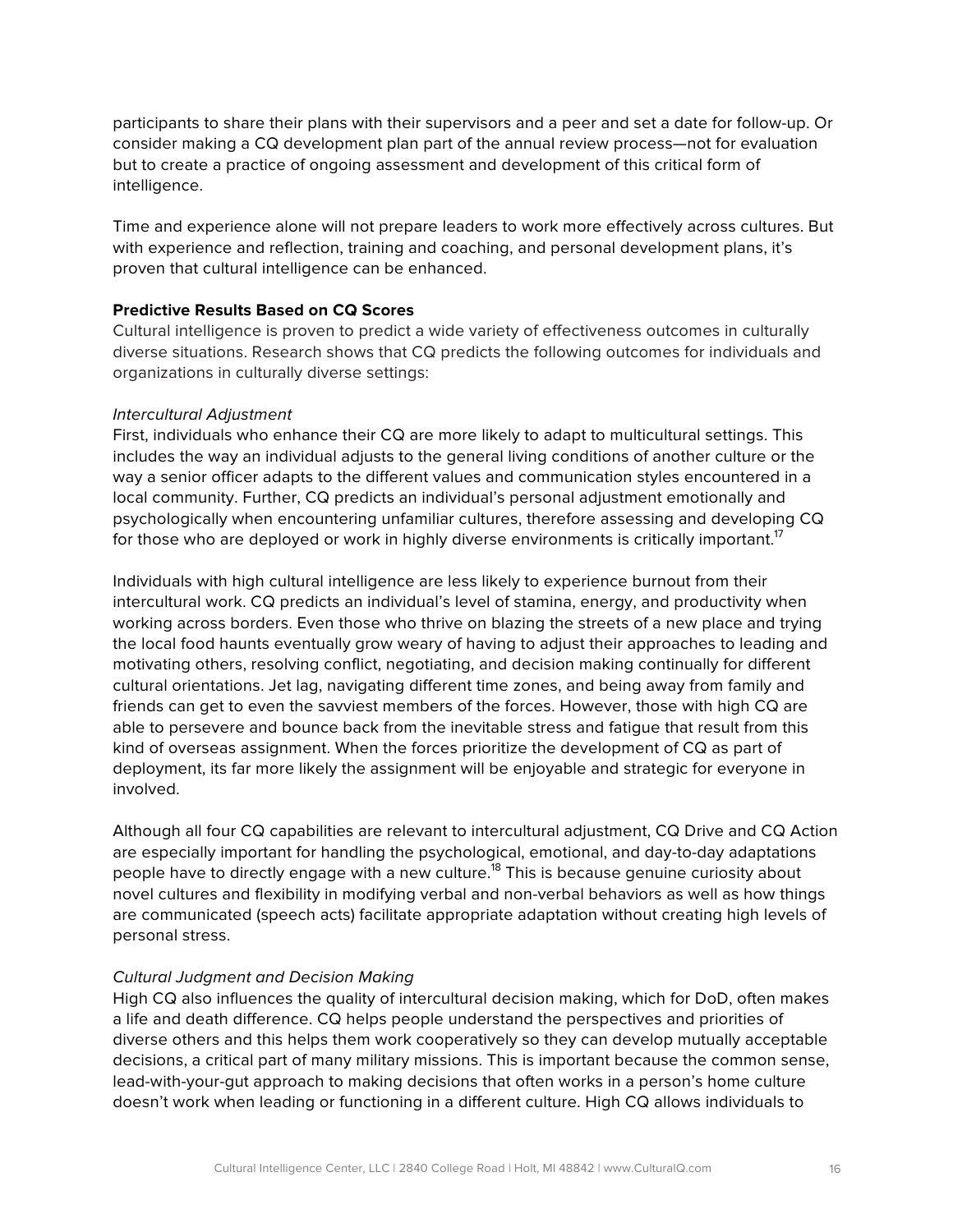diagnose situations from multiple perspectives and make effective decisions in culturally diverse contexts. Without the insights offered by cultural intelligence, people are at a disadvantage for making strategic decisions both in their day-to-day operations and particularly in the midst of a crisis.<sup>19</sup>

Although all four cultural intelligence capabilities are relevant to intercultural judgment and decision making, CQ Knowledge and CQ Strategy are especially important. This is because understanding the ways that cultures are similar and different and using this knowledge strategically to plan for, make sense of, and check cultural understanding facilitates high quality decision making with long-term benefits across cultures.<sup>20</sup>

#### *Intercultural Negotiation Effectiveness*

High CQ is also critical to effective intercultural negotiation, whether it's the formal negotiation of agreements with governments or the day-to-day give-and-take required to reach agreements with village elders, troops, and other stakeholders. Negotiating interculturally typically requires more time and greater patience to persist through the process.<sup>21</sup> Understanding the other parties' perspective and creatively collaborating across cultures are critical components for negotiating a deal that is not only agreeable but also celebrated and sustained by everyone involved. $^{22}$ 

CQ Drive and CQ Strategy are especially important to negotiations occurring cross-culturally. CQ Drive provides the motivation to interact with negotiators from other cultures and it also provides the much needed confidence required to adapt to different negotiation practices and standards. CQ Strategy helps people develop appropriate negotiation plans, remain mindful and aware of what's going on in the midst of the negotiation, and follow-up to check the accuracy of their interpretations.

#### *Trust, Idea Sharing, and Creative Collaboration*

As many military missions move more toward an emphasis on building partner capacity, the ability to build trust and develop collaborative alliances is critical. The greater the cultural differences, the more difficult it is to establish trust. But when CQ levels are high, military personnel are more likely to create alliances where members are more likely to trust each other, share ideas, and come up with more innovative solutions. CQ attenuates the potential risks of collaborating cross-culturally. All four CQ capabilities are important for developing trust and collaboration, but CQ Knowledge and CQ Strategy are especially critical for building trust, exchanging ideas, and collaborating on a multicultural alliance.<sup>23</sup>

#### *Strategic Leadership*

Finally, CQ scores give DoD a gauge of how individuals will lead strategically in culturally diverse situations. With heightened CQ, individuals are more likely to engage productively in culturally diverse dyads and multicultural teams<sup>24</sup> as well as in cross-border leadership roles.<sup>25</sup> Research also demonstrates that CQ predicts adaptive performance,  $26$  expatriate performance,  $27$  and sales performance when selling to individuals who have different cultural backgrounds<sup>28</sup> and export performance.<sup>29</sup> And CQ predicts team effectiveness and leader effectiveness.<sup>30</sup>

CQ Strategy and CQ Action are most relevant for predicting the performance of leaders who are required to move in and out of many different cultures, situations, and tasks.<sup>31</sup> The strategic capabilities and flexibility necessary for being an effective global leader requires an awareness and execution of appropriate behaviors for a particular intercultural context.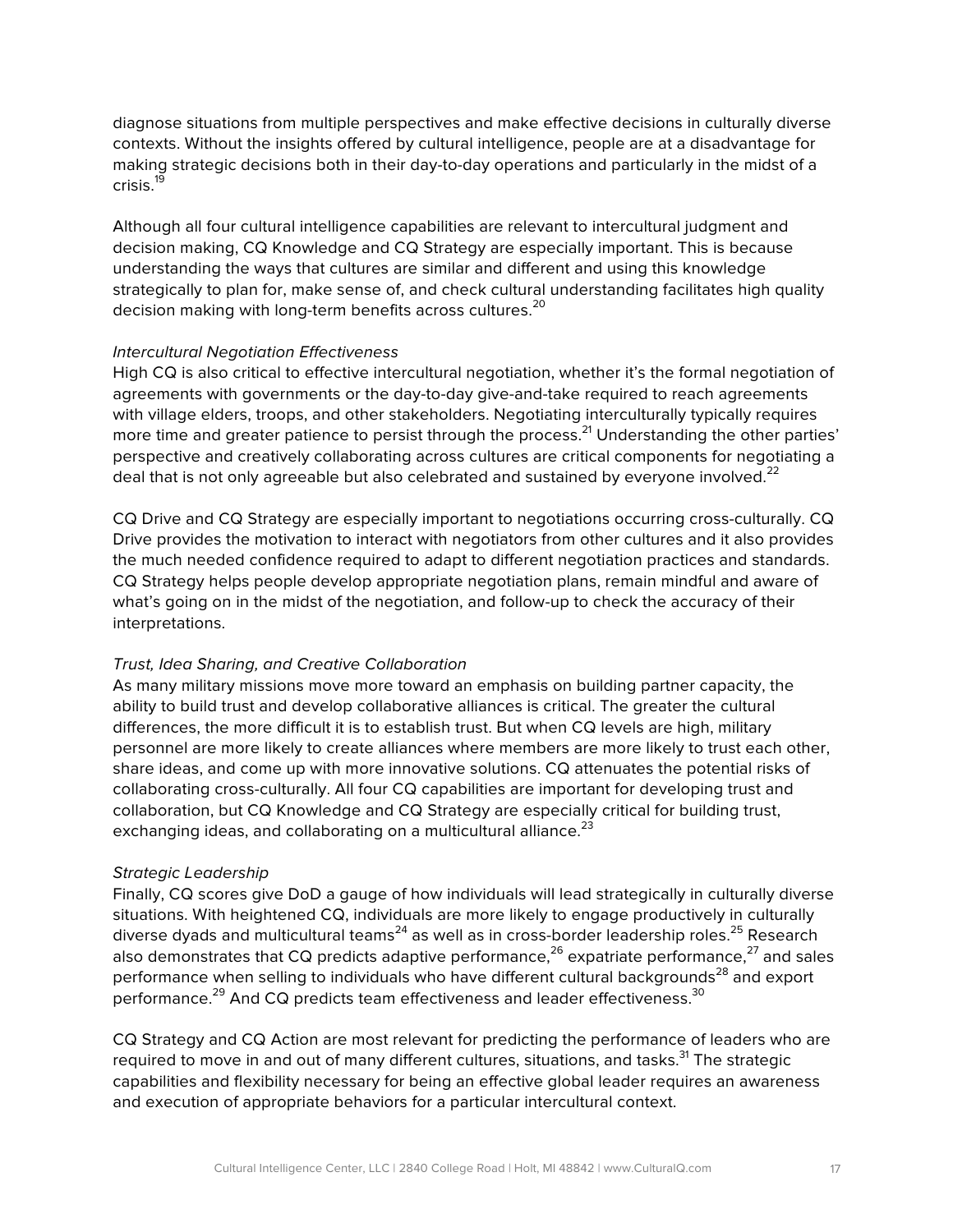In sum, research on performance-related outcomes of CQ is extensive. This includes the research summarized above while also extending to other areas of performance such as creativity<sup>32</sup>, team shared values<sup>33</sup>, interpersonal trust in multicultural teams, team knowledge sharing<sup>34</sup>, team learning<sup>35</sup>, leadership potential<sup>36</sup>, effective communication, and successful military missions. 37

#### **Conclusion**

Cultural intelligence (CQ) is the capability to be effective in any cultural context. It includes regional expertise and culturally specific understanding but is primarily focused upon the ability to effectively adapt and function in any culturally diverse environment. The cultural intelligence model and assessments are specifically designed, validated, and confirmed to accurately assess and predict global performance. The evidence behind cultural intelligence is expansive and growing with more than 100, peer-reviewed articles reflecting research from every major region of the world.

The CQ model and assessments are being used widely by hundreds of organizations across the world, including leading universities like Harvard and Stanford and innovative companies like Google, BMW, Coca-Cola, and Alibaba. The research and assessments can be a strategic part of how DoD addresses the need to accurately and systematically measure cultural readiness.

Brigadier General Russell Howard writes,

The CQ assessment tool…is better than the DLAB in at least one significant way: If the DLAB assessment determines that a Special Forces candidate does not have acumen in learning a foreign language, the soldier is dropped from consideration for Special Forces. Like the DLAB, the CQ assessment can also determine if a candidate lacks cultural education and training acumen. However, unlike the DLAB, the CQ assessment has a mechanism that suggests how the candidate can improve their CQ and thus improve their assessment score. The CQ assessment can also determine a person's cultural orientation—that is, the culture(s) a person has a particular affinity for, which can accelerate their ability to work in that culture….The CQ assessment gives prospective Special Forces soldiers the opportunity to increase their CQ if they come up short. Unlike IQ (intelligence quotient), which according to most experts remains fairly constant throughout a person's life,  $CQ$  can be improved.<sup>38</sup>

The inability to measure the effectiveness of cultural training programs or predict future crosscultural performance has significant ramifications for DoD including potential loss of life, loss of strategic gains, and the inability to measure the Return on Investment (ROI) for the billions of dollars spent on cultural training. CQ Assessments provide DoD with an option for accurately measuring cross-cultural competence and tracking its ROI on cultural training.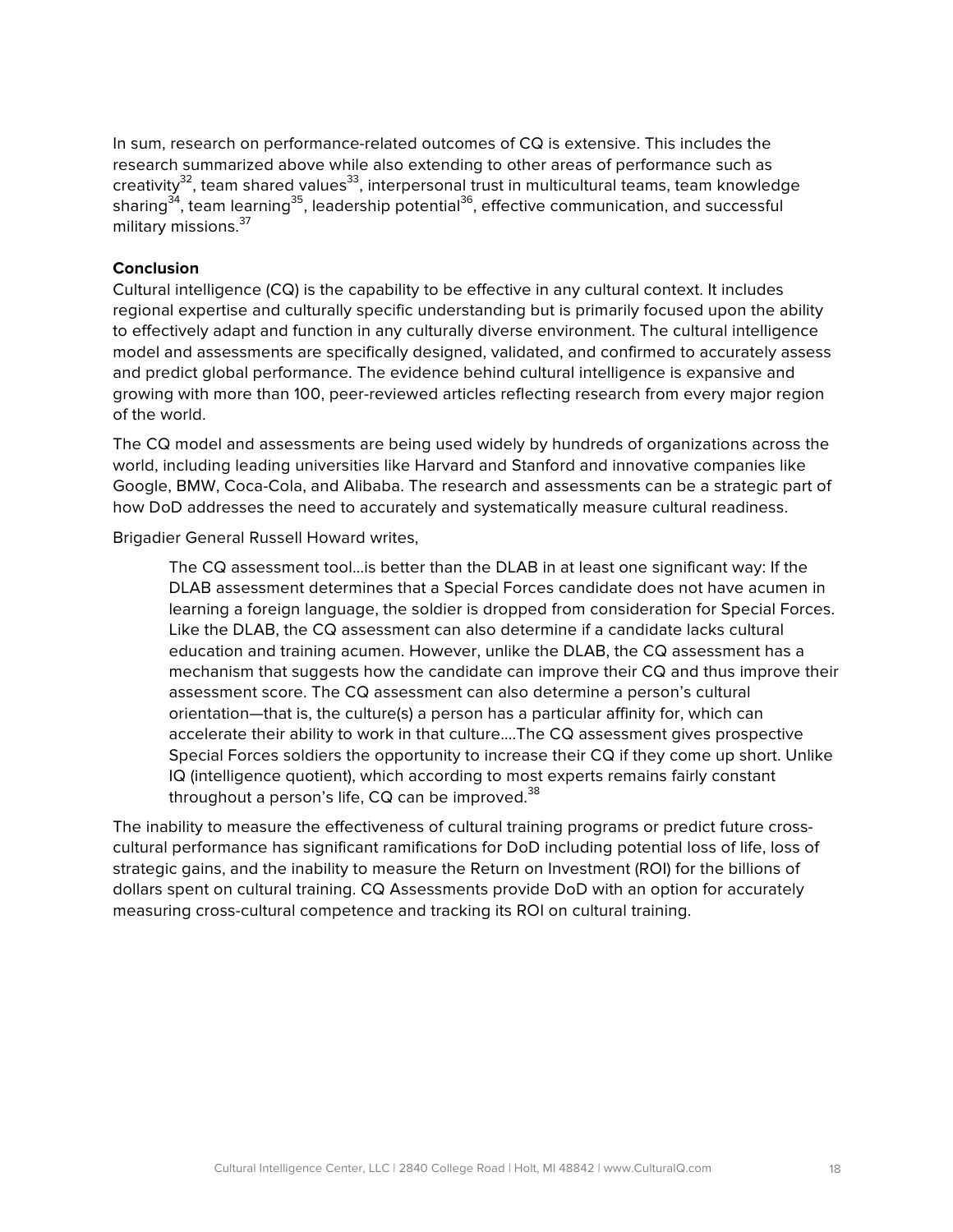### **3. CQ ASSSESSMENT RESULTS**

The scope of the Cultural Intelligence Assessment project included assessing the cultural intelligence of up to 200 individuals, with the option to conduct a T1 (Time 1/Pre-Test) and T2 (Time 2/Post-Test) before and after 1-2 cultural training programs. The Cultural Intelligence Center worked with DLNSEO to identify test populations.

The *CQ Self-Assessment Pro* was administered to two groups:

#### 1. Ft. Bragg SOC: Civil Affairs and Psychological Operations Students

The *CQ Self-Assessment Pro* was administered to 151 students at Ft. Bragg who are part of the qualifying program for Civil Affairs and Psychological Operations. The assessment was completed online before the students took the course and again after completing the course. The assessment takes 15-20 minutes to complete. 113 of the students completed the T1 Assessment and 91 completed the T2 Assessment 7-10 days later.

#### 2. DoD Sample: Air University, Civil Military Affairs, Special Forces

The *CQ Self-Assessment Pro* was administered to 87 individuals across a variety of DoD contexts. These included faculty and students at Air University, a civil military affairs group with the Army, and individuals from special forces. The assessment was completed online and individuals received a personal feedback report offering them their individual CQ scores, a comparison with worldwide norms, a CQ Development plan, and ratings on their individual cultural values orientations.

The following pages summarize the data collected from both groups: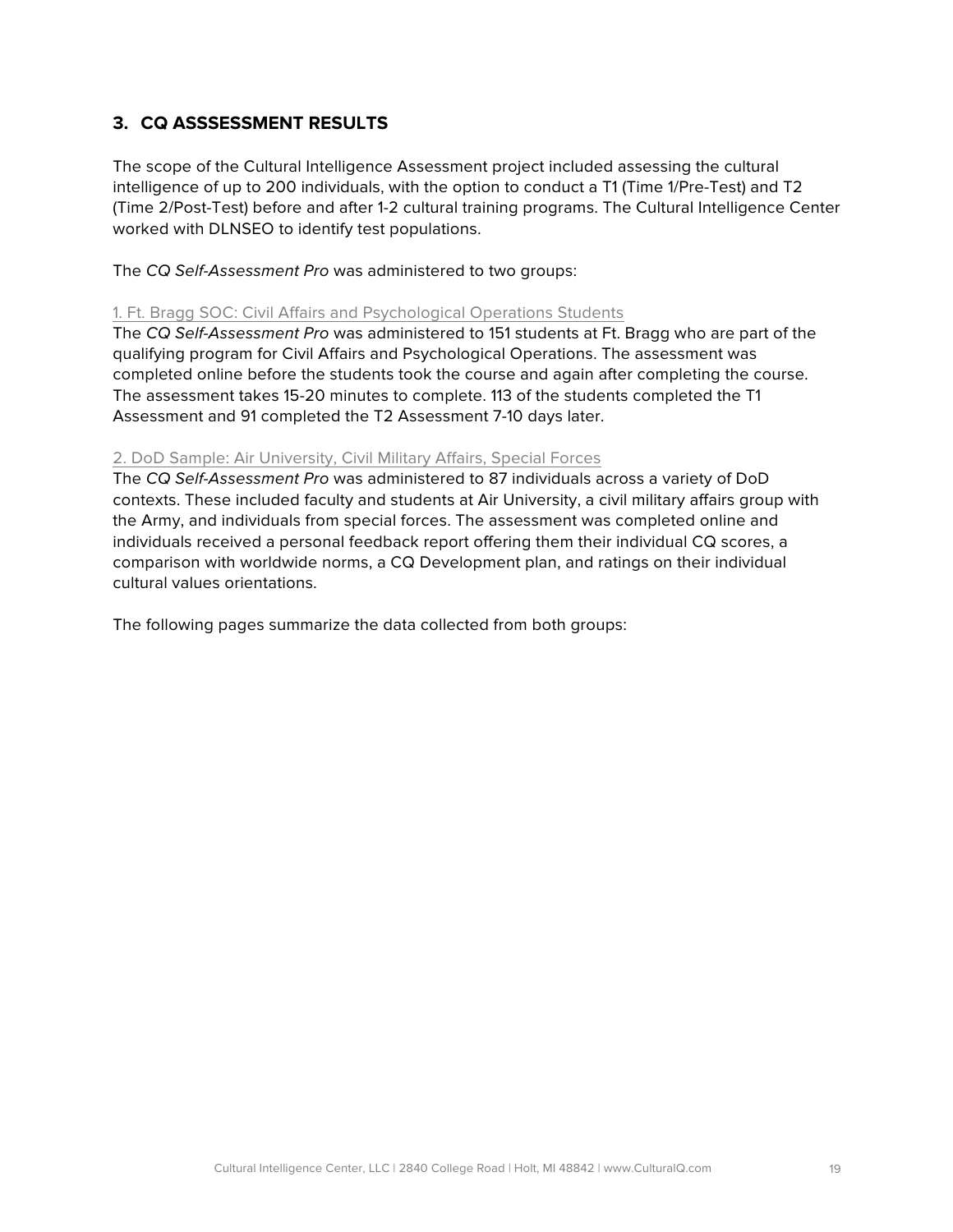## **Ft. Bragg SOC T1 (Pre) and T2 (Post) Group Civil Affairs and Psychological Operations Students**

#### **Number of Participants**

| T1 (Pre-Course) | T2 (Post Course) |
|-----------------|------------------|
| 113             |                  |

#### **Gender**

| Female | <b>Male</b> |
|--------|-------------|
| 7%     | 3%          |

#### **Number of languages spoken**

| One | Two | Three+ |
|-----|-----|--------|
| 12% | 74% | 14%    |

#### **Number of countries lived in at least 6 months**

| One | <b>WO</b> | Three+ |
|-----|-----------|--------|
| 32% | 32%       | 36%    |

#### **Prior intercultural experience**

| None             | Limited |     | Moderate   Significant   Extensive |     |
|------------------|---------|-----|------------------------------------|-----|
| $\overline{0\%}$ | 5%      | 21% | 47%                                | 27% |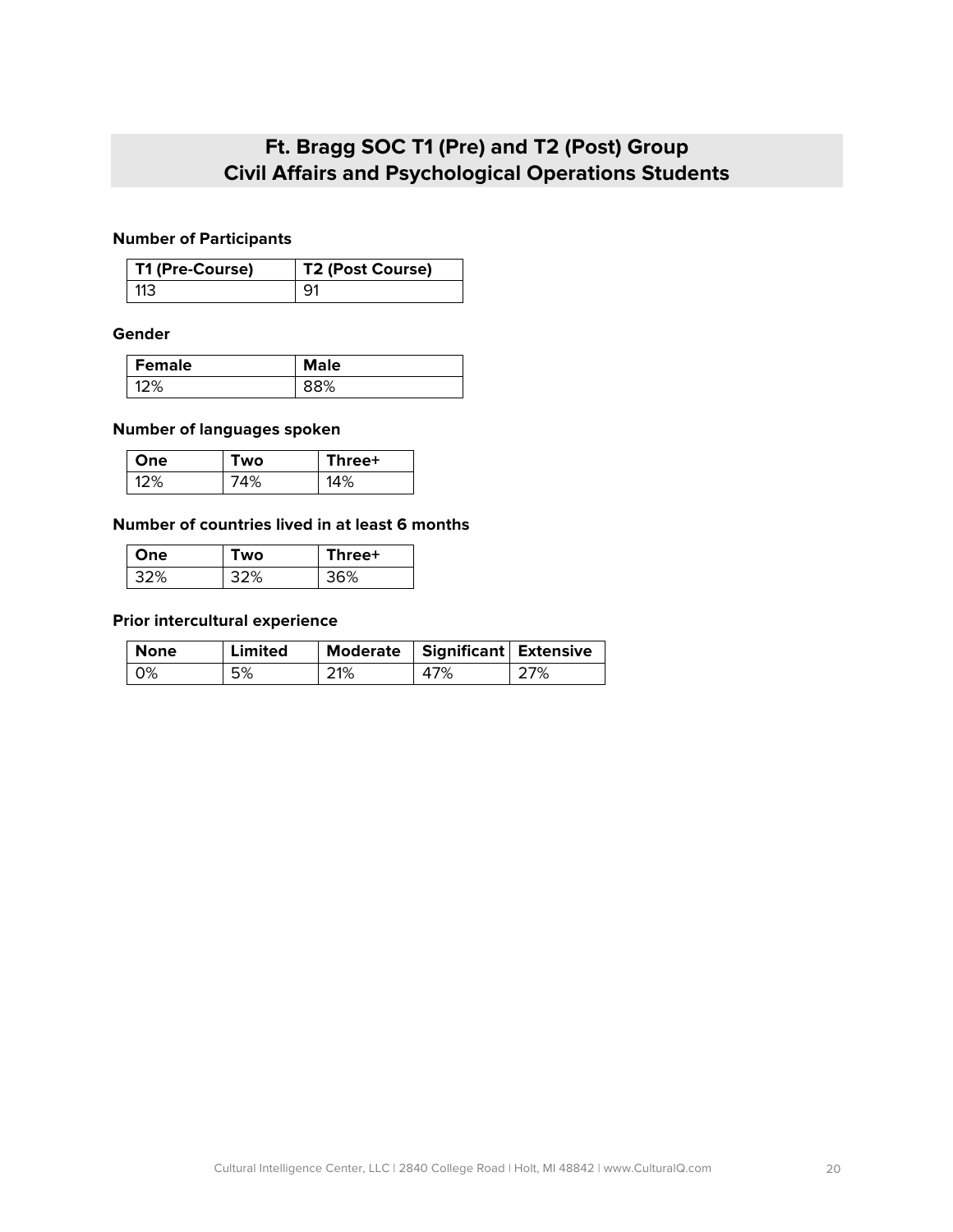## **T1 Scores Compared to Worldwide Norms**

**Ft. Bragg SOC**

The following table and graphs show the average of the participants' self-rated CQ scores compared to worldwide norms (global averages in each CQ capability). The worldwide norms are based on over 58,000 individuals from 98 countries.

|                     | <b>Average</b> | <b>Standard</b>  | Worldwide   | <b>Difference</b> |
|---------------------|----------------|------------------|-------------|-------------------|
|                     |                | <b>Deviation</b> | <b>Norm</b> |                   |
| <b>CQ Drive</b>     | 85             |                  | 75          | $+10$             |
| <b>CQ Knowledge</b> | 65             |                  | 54          |                   |
| <b>CQ Strategy</b>  | 82             |                  | 67          | $+15$             |
| <b>CQ Action</b>    |                | 15               | 65          |                   |

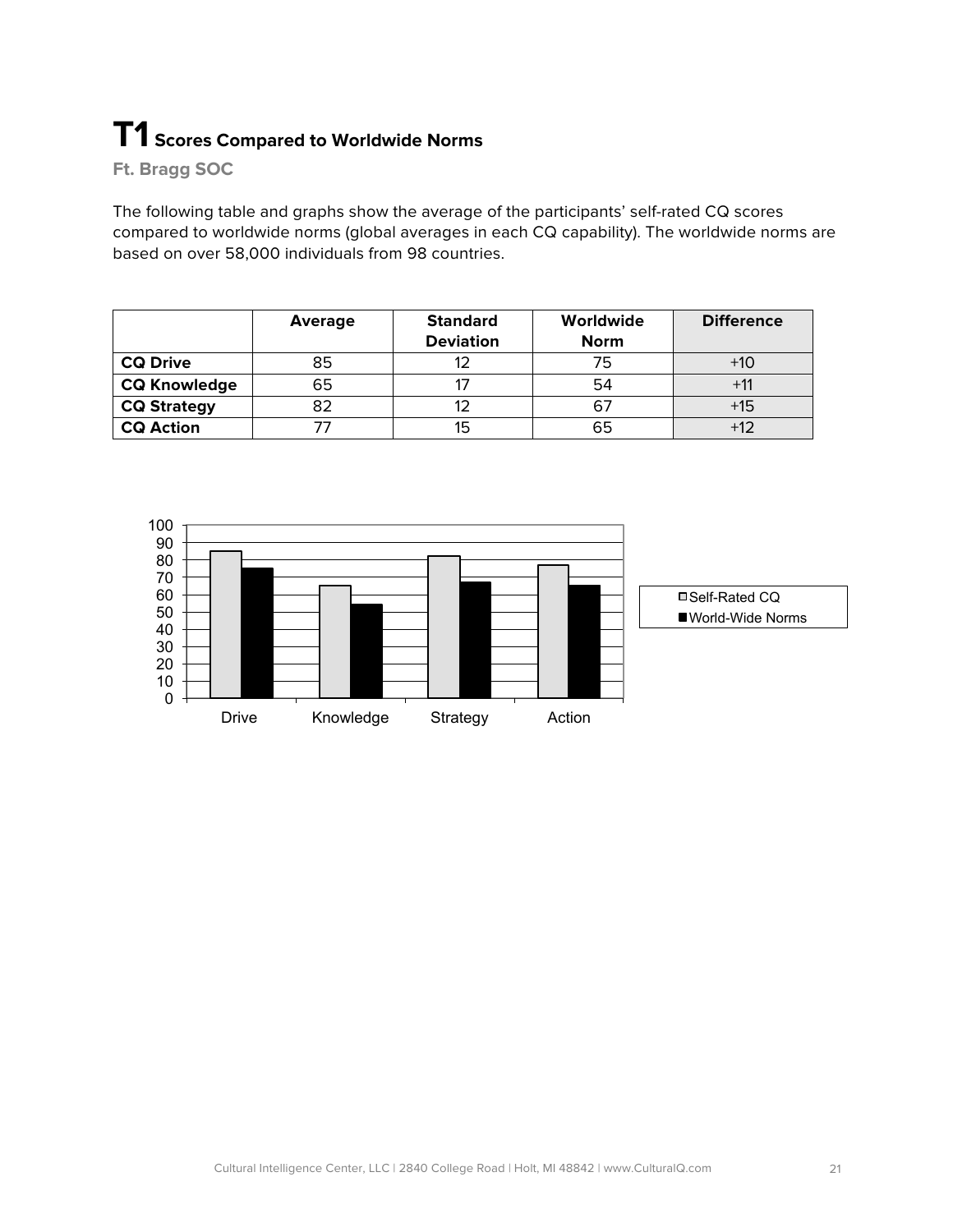## **T1 Distribution of Scores**

**Ft. Bragg SOC**

The following table and graphs show the distribution of scores among the Ft. Bragg participants.

**Low** represents a score that is in the bottom 25% of worldwide norms **Moderate** represents a score that is in the middle 50% of worldwide norms **High** shows a score that is in the top 25% of worldwide norms

|                     | Average | Interpretation | <b>Distribution of Scores</b> |                 |      |
|---------------------|---------|----------------|-------------------------------|-----------------|------|
|                     |         |                | Low                           | <b>Moderate</b> | High |
| <b>CQ Drive</b>     | 85      | Moderate       | 9%                            | 34%             | 57%  |
| <b>CQ Knowledge</b> | 65      | Moderate       | 9%                            | 42%             | 49%  |
| <b>CQ Strategy</b>  | 82      | High           | 2%                            | 34%             | 64%  |
| <b>CQ Action</b>    | 77      | Moderate       | 9%                            | 43%             | 48%  |

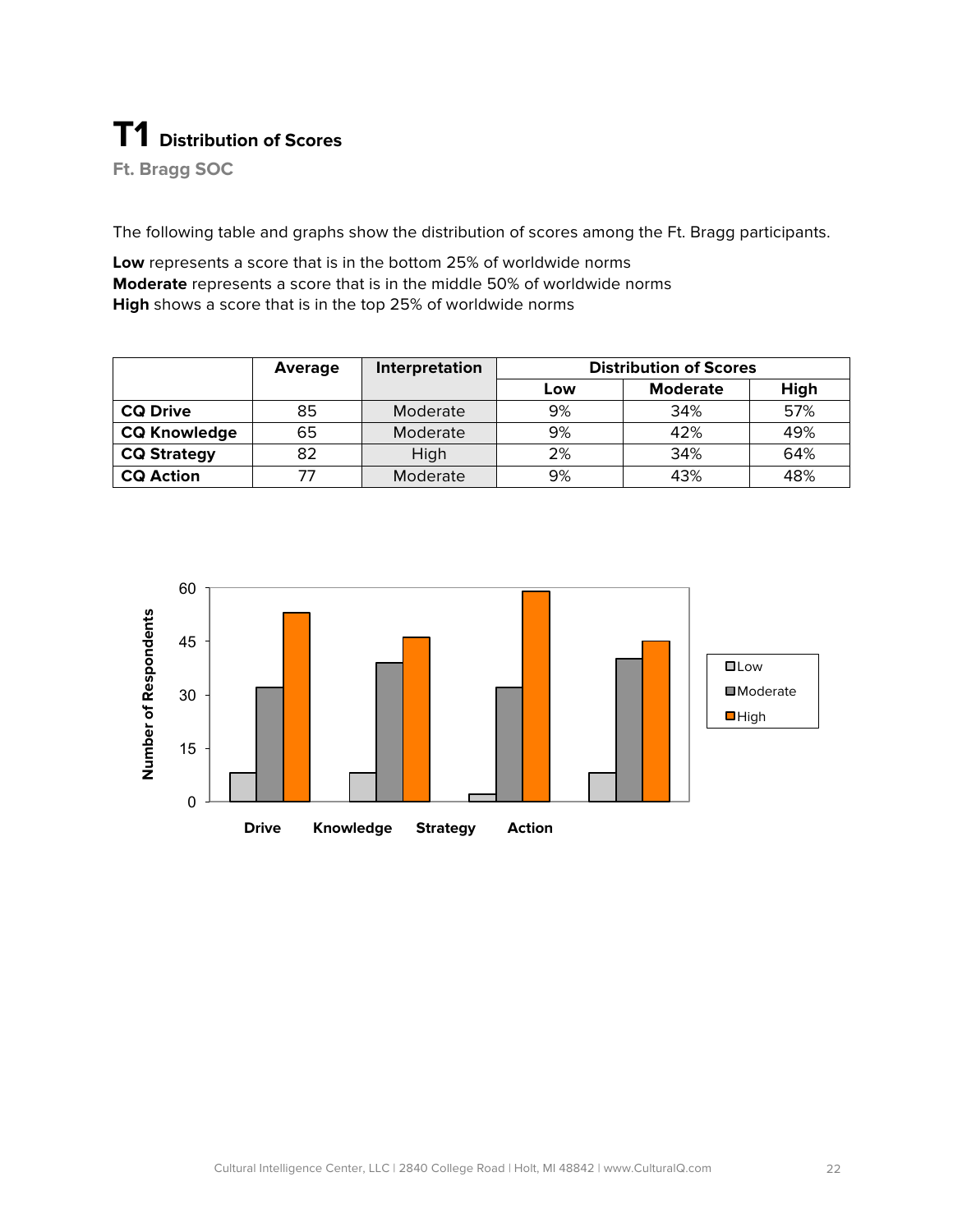## **T2** Scores Compared to Worldwide Norms

**Ft. Bragg SOC**

The following table and graphs show the average of the participants' self-rated CQ scores at T2 compared to worldwide norms or global averages. The worldwide norms are based on over 58,000 individuals from 98 countries.

|                     | <b>Average</b> | <b>Standard</b>  | Worldwide   | <b>Difference</b> |
|---------------------|----------------|------------------|-------------|-------------------|
|                     |                | <b>Deviation</b> | <b>Norm</b> |                   |
| <b>CQ Drive</b>     | 84             | 13               | 75          |                   |
| <b>CQ Knowledge</b> | 69             | 16               | 54          | $+15$             |
| <b>CQ Strategy</b>  | 83             |                  | 67          | +16               |
| <b>CQ Action</b>    | 79             | 16               | 65          |                   |

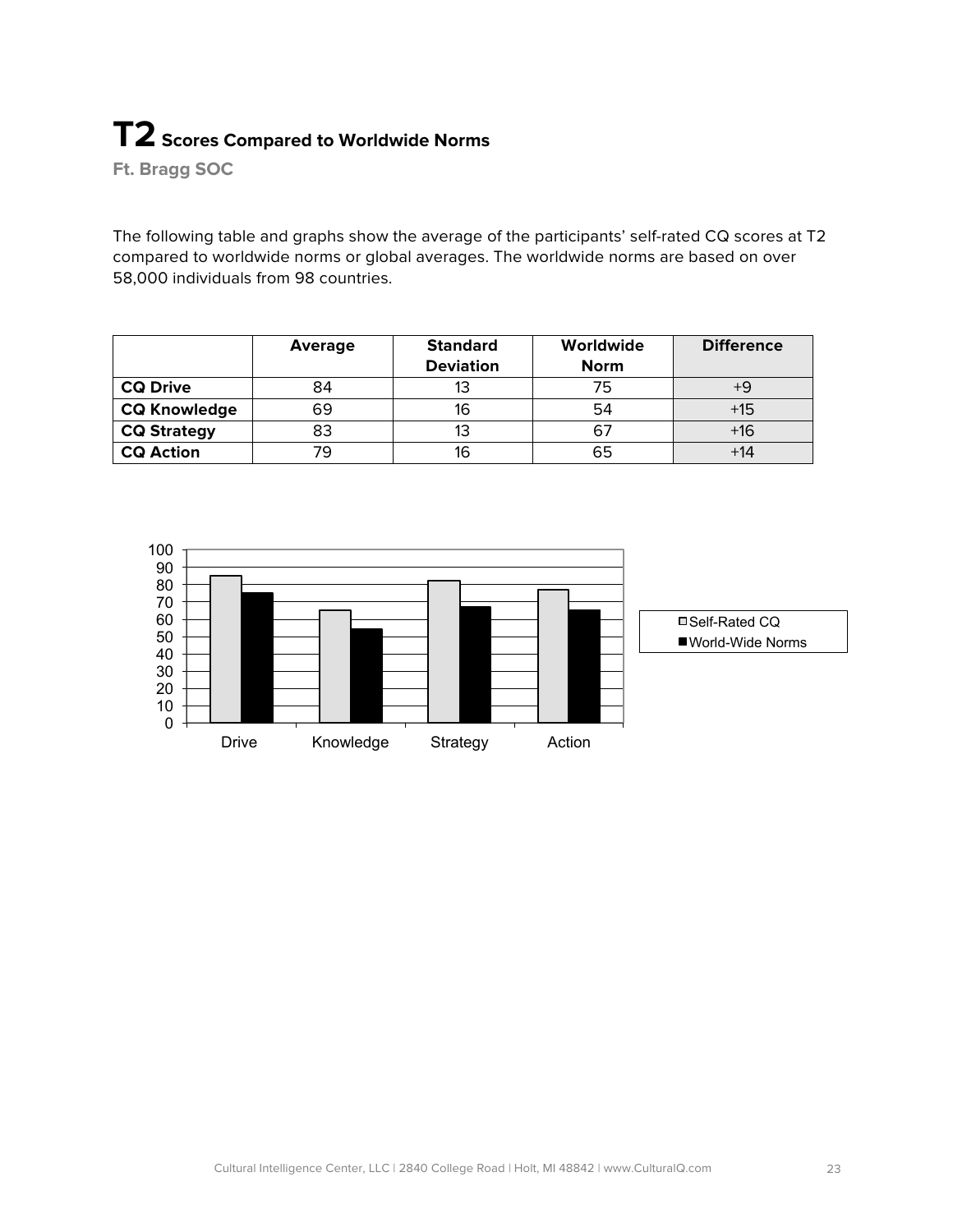# **T2 Distribution of Scores**

**Ft. Bragg SOC**

The following table and graph show the distribution of scores among the Ft. Bragg participants.

**Low** represents a score that is in the bottom 25% of worldwide norms **Moderate** represents a score that is in the middle 50% of worldwide norms **High** shows a score that is in the top 25% of worldwide norms

|                     | Average | Interpretation | <b>Distribution of Scores</b> |                 |      |
|---------------------|---------|----------------|-------------------------------|-----------------|------|
|                     |         |                | Low                           | <b>Moderate</b> | High |
| <b>CQ Drive</b>     | 85      | Moderate       | 8%                            | 41%             | 51%  |
| <b>CQ Knowledge</b> | 69      | High           | 3%                            | 46%             | 51%  |
| <b>CQ Strategy</b>  | 83      | High           | 7%                            | 26%             | 67%  |
| <b>CQ Action</b>    | 79      | High           | 10%                           | 38%             | 52%  |

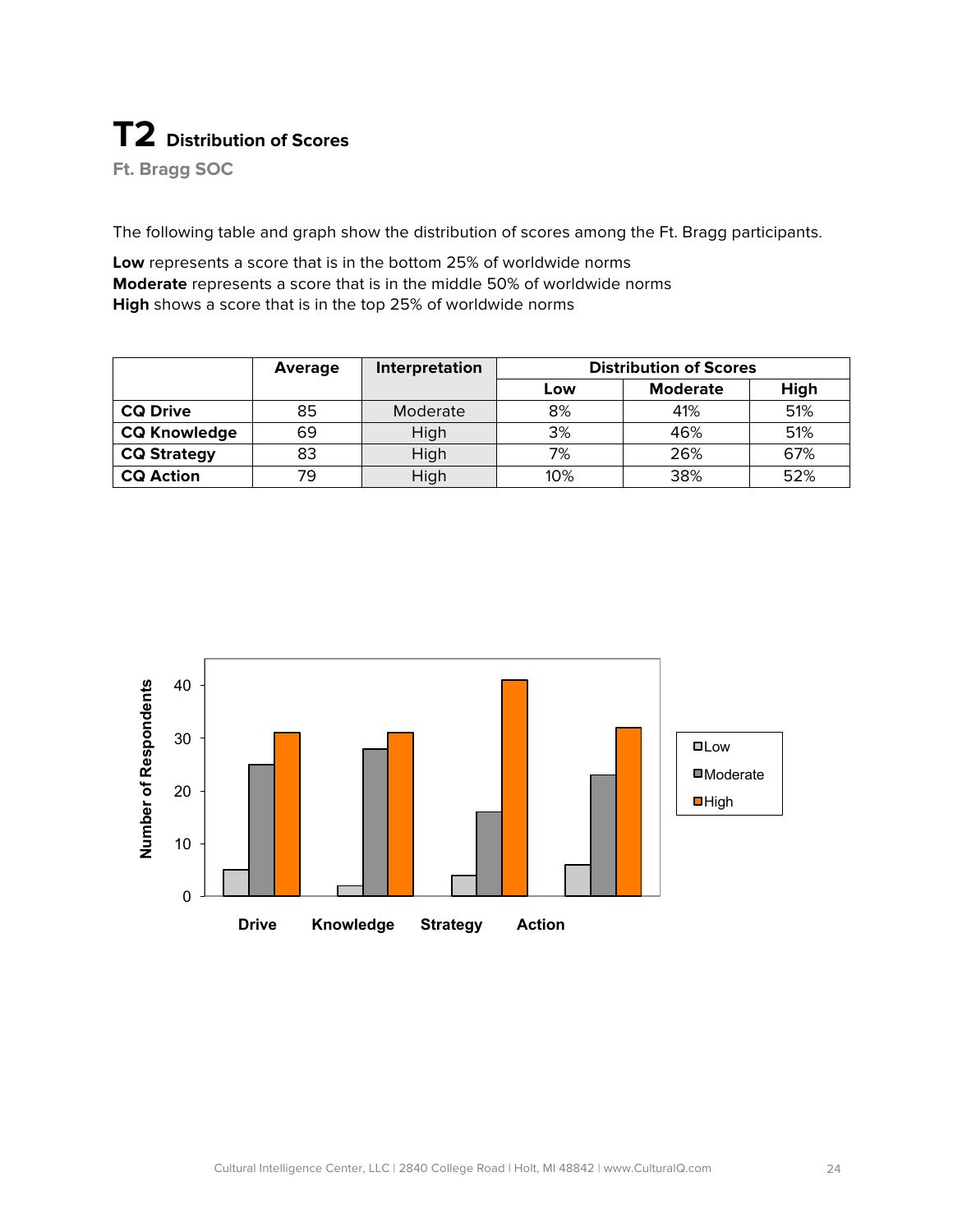# **T1-T2 Comparison of Scores**

**Ft. Bragg SOC**

The following table and graph show the change in scores among participants between T1 and T2.

|                     |    |    | <b>Change</b> | Interpretation         |
|---------------------|----|----|---------------|------------------------|
| <b>CQ Drive</b>     | 85 | 84 | $-1%$         | $Mod \rightarrow Mod$  |
| <b>CQ Knowledge</b> | 65 | 69 | $+6%$         | $Mod \rightarrow High$ |
| <b>CQ Strategy</b>  | 82 | 83 | $+1%$         | High→High              |
| <b>CQ Action</b>    |    |    | $+3%$         | $Mod \rightarrow High$ |



On average, the group did not have a significant increase in scores across the CQ capabilities between T1 and T2. However the following should be noted:

- 9% *did* have a significant increase (10% or more) in at least 2 CQ Capabilities.
- 4% had a slight decrease (5-10%) in at least 1 CQ capability.
- 3% had a significant decrease (10% or more) in at least 1 CQ capability.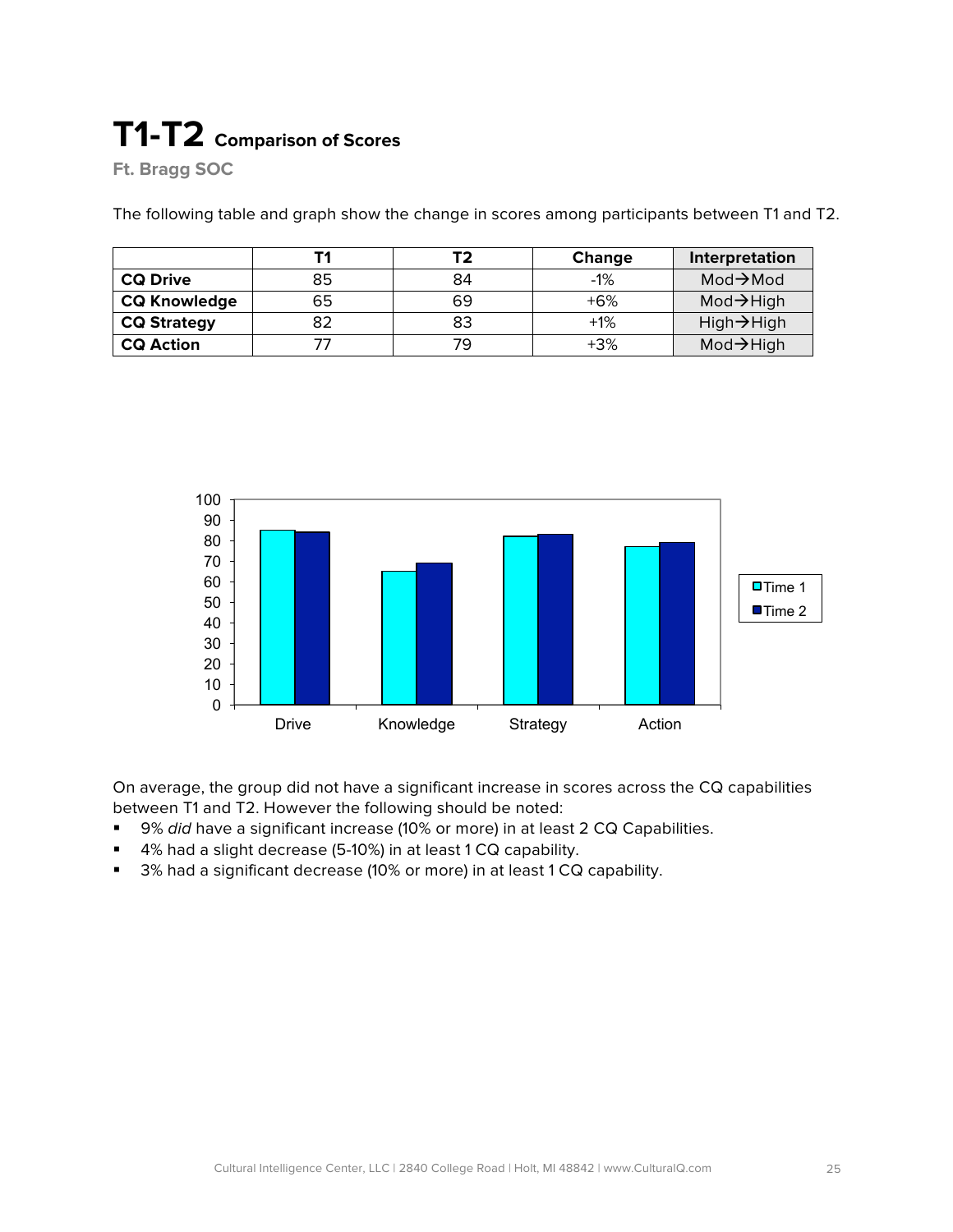## **Cultural Values**

**Ft. Bragg SOC**

The following shows the range and diversity of cultural value orientations among the participants. Scores on cultural values have no intrinsic meaning. It is not "better" to be low or high. Instead, these are descriptions of participants' preferences on 7 cultural value dimensions.

Cultural value ratings are only included in T1 of the CQ Assessment and feedback because cultural value ratings remain stable across time. Further, participants should not be encouraged to change their cultural value preferences but instead, to use the feedback as a source of selfawareness to help improve their CQ.

**1 --------------------------------------------------------------------------------------------------------------------------------------100**

| <b>Cultural Value</b>                                     | Range     | <b>Average</b> | <b>Standard</b><br><b>Deviation</b> |
|-----------------------------------------------------------|-----------|----------------|-------------------------------------|
| <b>Individualism-Collectivism</b>                         | $1 - 100$ | 80             | 21                                  |
| The extent to which personal identity is defined in terms |           |                |                                     |
| of individual or group characteristics                    |           |                |                                     |
| <b>Low-High Power Distance</b>                            | 18-100    | 71             | 18                                  |
| The extent to which differences in power and status are   |           |                |                                     |
| expected and accepted                                     |           |                |                                     |
| <b>Low-High Uncertainty Avoidance</b>                     | $1-100$   | 68             | 19                                  |
| The extent to which risk is reduced or avoided through    |           |                |                                     |
| planning and guidelines                                   |           |                |                                     |
| <b>Cooperative - Competitive</b>                          | 18-100    | 75             | 17                                  |
| The value placed on social relationships and emotions     |           |                |                                     |
| versus achievement and competition                        |           |                |                                     |
| <b>Short-Long Term Orientation</b>                        | 34-100    | 63             | 15                                  |
| The emphasis placed on present/immediate past versus      |           |                |                                     |
| the future and change                                     |           |                |                                     |
| <b>Low-High Context</b>                                   | $9-100$   | 52             | 18                                  |
| The extent to which communication is direct versus        |           |                |                                     |
| indirect                                                  |           |                |                                     |
| <b>Being-Doing Orientation</b>                            | 51-100    | 91             | 12                                  |
| The value placed on reflection versus action              |           |                |                                     |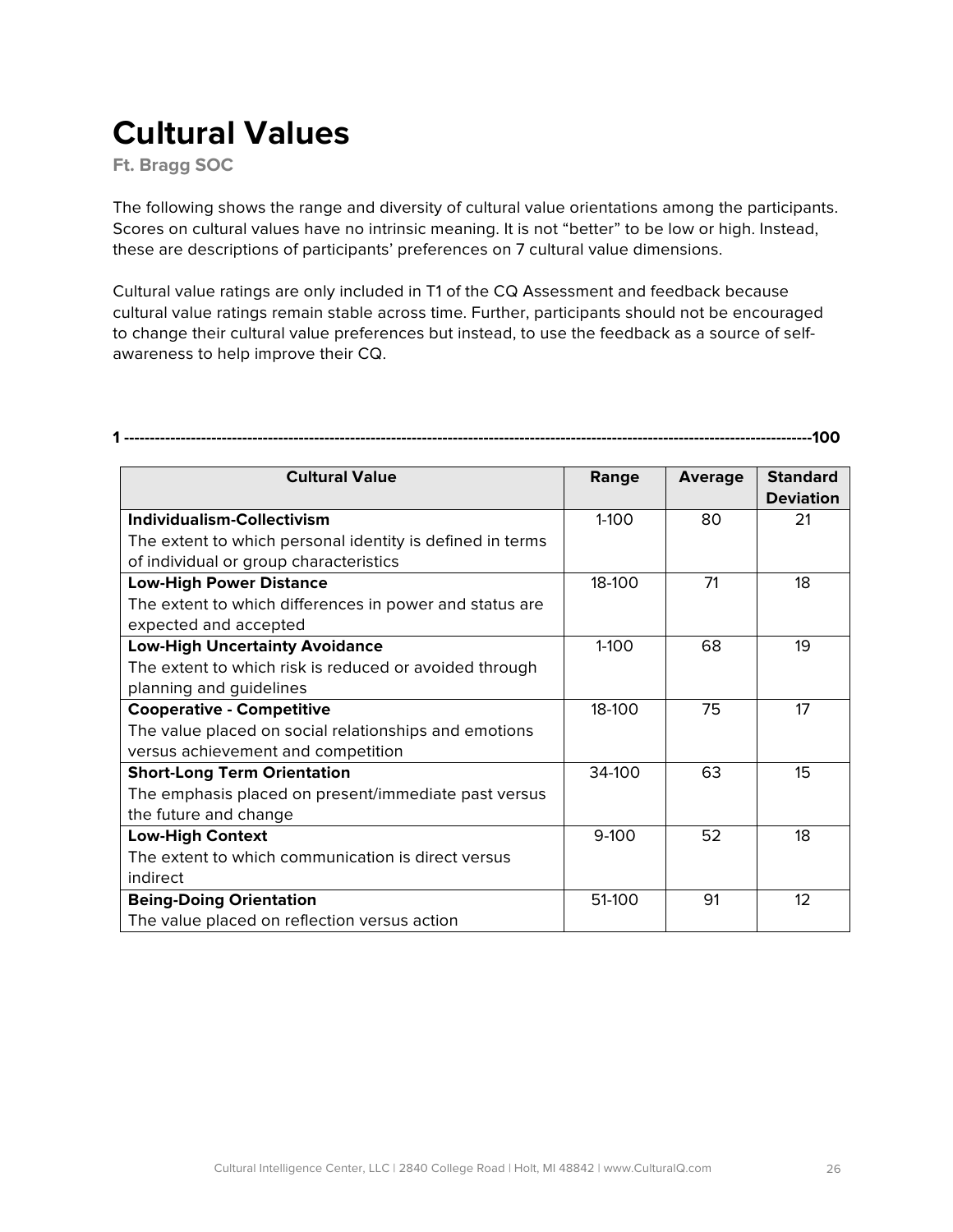## **DoD Sample Group Air University, Civil Military Affairs, and Special Forces**

#### **Number of Participants**

87

#### **Gender**

| <b>Female</b> | <b>Male</b> |
|---------------|-------------|
| 7%<br>h       | 3%          |

#### **Number of languages spoken**

| One | Two | Three+ |
|-----|-----|--------|
| 7%  | 7%  | 1U,    |

#### **Number of countries lived in for at least 6 months**

| One | Two | Three+ |
|-----|-----|--------|
| 12% | 7%  | 1%     |

#### **Prior intercultural experience**

| None | Limited |     | Moderate   Significant   Extensive |     |
|------|---------|-----|------------------------------------|-----|
| 12%  | 19%     | 29% | 38%                                | 12% |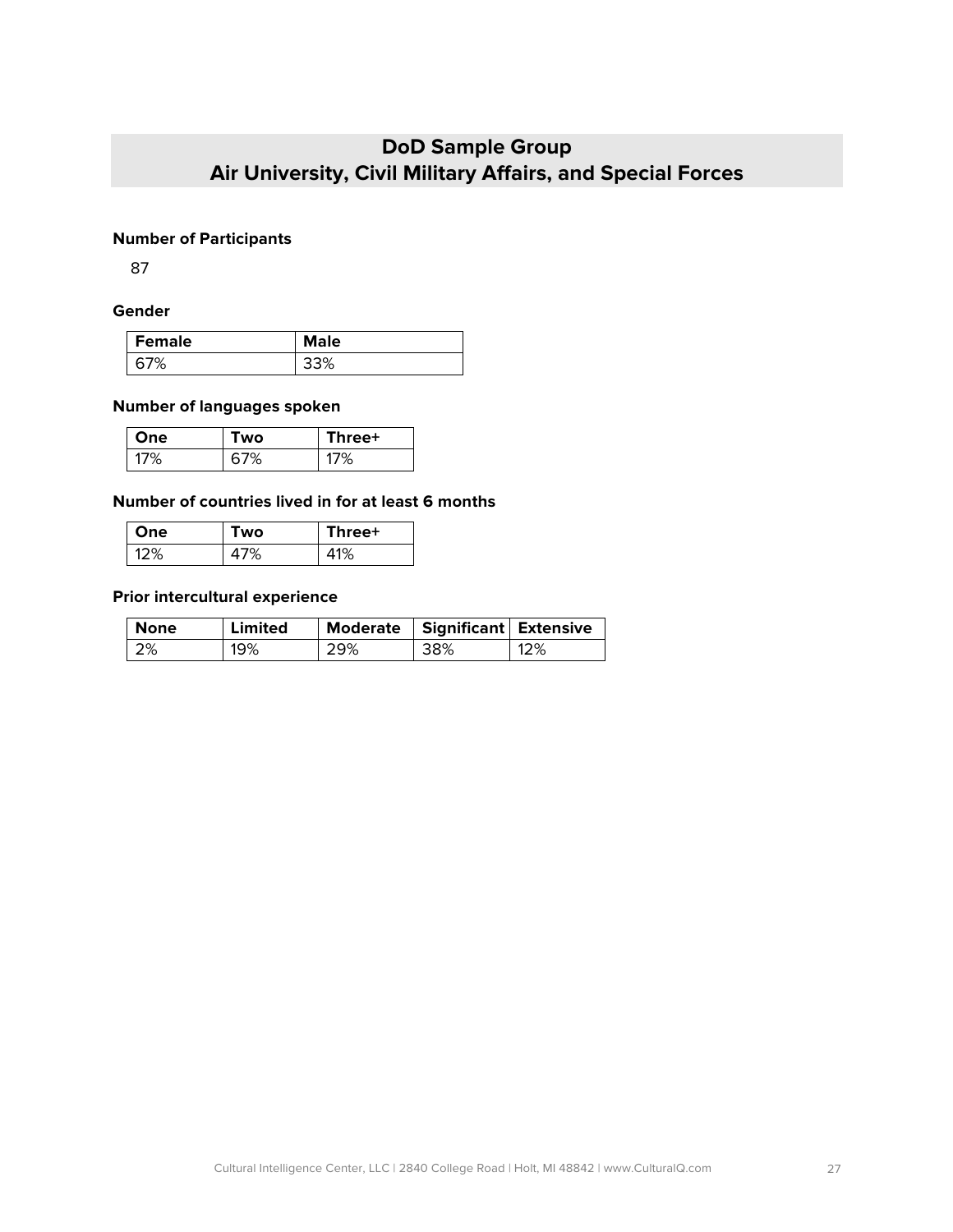## **T1 Scores Compared to Worldwide Norms**

**DOD Sample Group**

The following table and graphs show the average of the participants' self-rated CQ scores compared to worldwide norms (global averages in each CQ capability). The worldwide norms are based on over 58,000 individuals from 98 countries.

|                     | <b>Average</b> | <b>Standard</b>  | Worldwide   | <b>Difference</b> |
|---------------------|----------------|------------------|-------------|-------------------|
|                     |                | <b>Deviation</b> | <b>Norm</b> |                   |
| <b>CQ Drive</b>     | 80             |                  | 75          |                   |
| <b>CQ Knowledge</b> | 79             | 14               | 54          | $+25$             |
| <b>CQ Strategy</b>  |                |                  | 67          |                   |
| <b>CQ Action</b>    | 89             |                  | 65          | $+24$             |

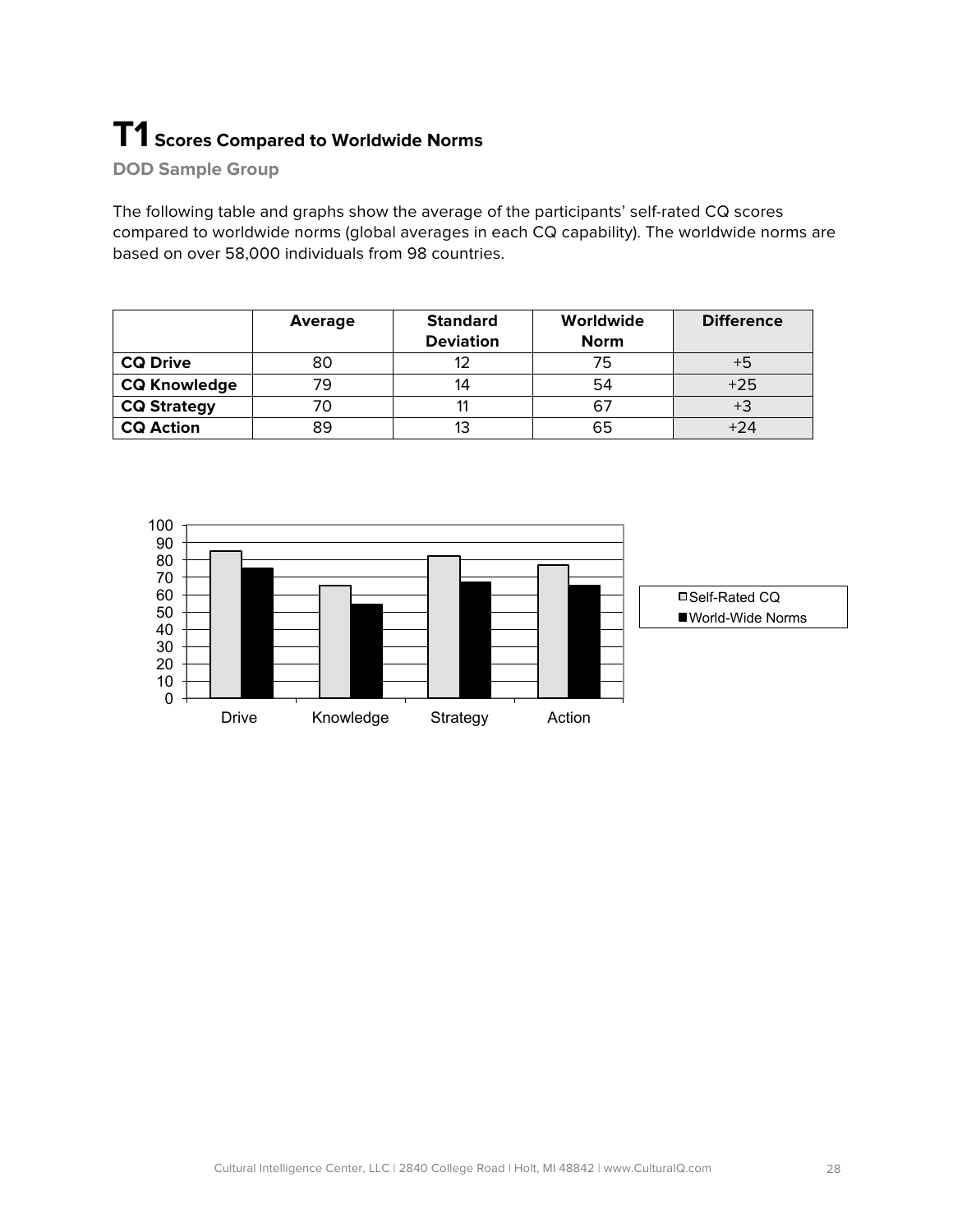# **T1 Distribution of Scores**

**DOD Sample Group**

The following table and graphs show the distribution of scores among the participants.

**Low** represents a score that is in the bottom 25% of worldwide norms **Moderate** represents a score that is in the middle 50% of worldwide norms **High** shows a score that is in the top 25% of worldwide norms

|                     | Average | Interpretation | <b>Distribution of Scores</b> |                 |      |  |
|---------------------|---------|----------------|-------------------------------|-----------------|------|--|
|                     |         |                | Low                           | <b>Moderate</b> | High |  |
| <b>CQ Drive</b>     | 80      | Moderate       | 12%                           | 54%             | 34%  |  |
| <b>CQ Knowledge</b> | 79      | High           | 9%                            | 44%             | 47%  |  |
| <b>CQ Strategy</b>  | 70      | Moderate       | 11%                           | 48%             | 43%  |  |
| <b>CQ Action</b>    | 89      | High           | 10%                           | 36%             | 54%  |  |

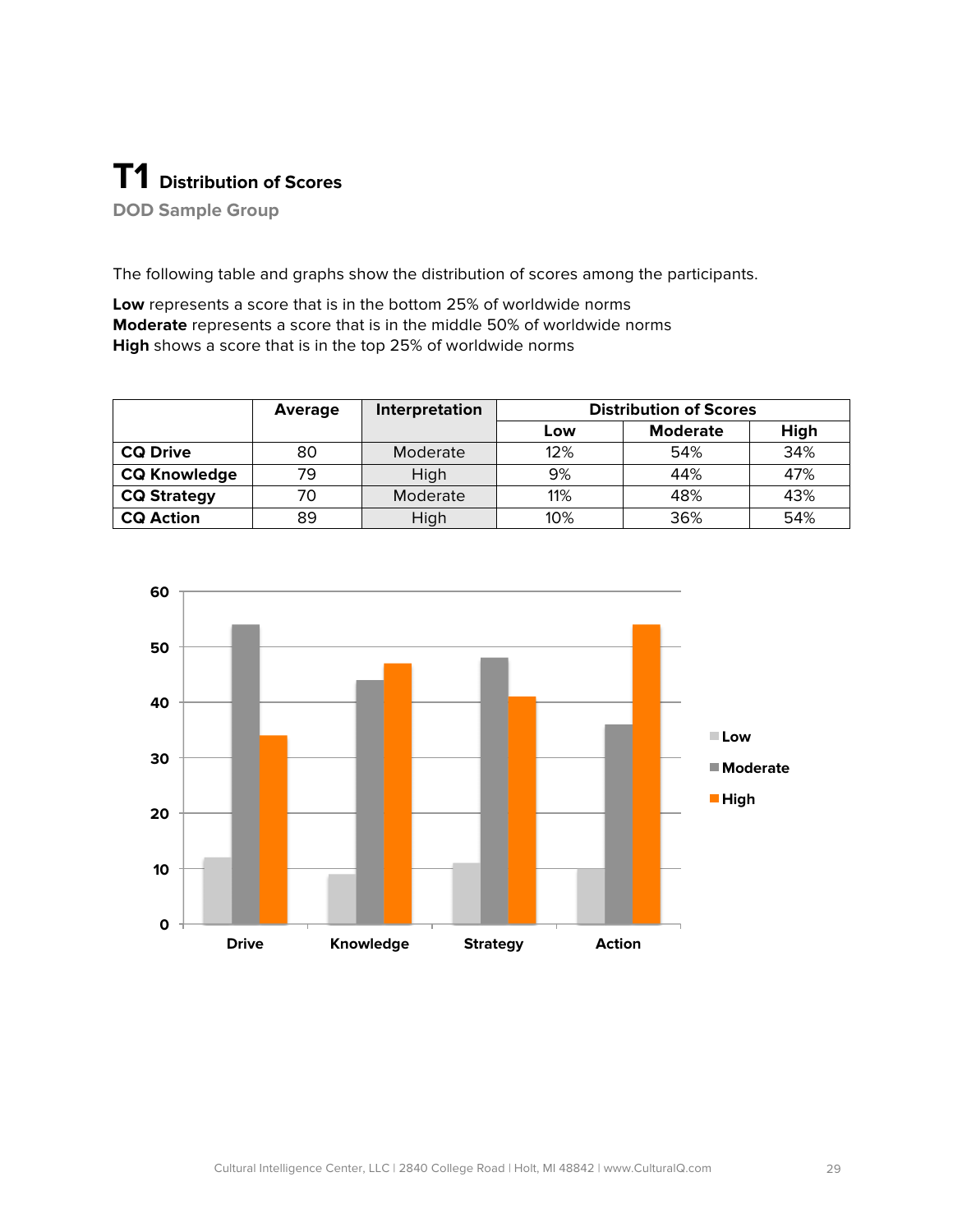## **Cultural Values**

**DOD Sample Group**

The following shows the range and diversity of cultural value orientations among the participants. Scores on cultural values have no intrinsic meaning. It is not "better" to be low or high. Instead, these are descriptions of participants' preferences on 7 cultural value dimensions.

**1 --------------------------------------------------------------------------------------------------------------------------------------100**

| <b>Cultural Value</b>                                     | Range     | <b>Average</b> | <b>Standard</b>  |
|-----------------------------------------------------------|-----------|----------------|------------------|
|                                                           |           |                | <b>Deviation</b> |
| Individualism-Collectivism                                | 18-100    | 70             | 28               |
| The extent to which personal identity is defined in terms |           |                |                  |
| of individual or group characteristics                    |           |                |                  |
| <b>Low-High Power Distance</b>                            | 18-84     | 48             | 28               |
| The extent to which differences in power and status are   |           |                |                  |
| expected and accepted                                     |           |                |                  |
| <b>Low-High Uncertainty Avoidance</b>                     | $1 - 100$ | 53             | 46               |
| The extent to which risk is reduced or avoided through    |           |                |                  |
| planning and guidelines                                   |           |                |                  |
| <b>Cooperative - Competitive</b>                          | $1 - 75$  | 49             | 26               |
| The value placed on social relationships and emotions     |           |                |                  |
| versus achievement and competition                        |           |                |                  |
| <b>Short-Long Term Orientation</b>                        | 42-84     | 63             | 15               |
| The emphasis placed on present/immediate past versus      |           |                |                  |
| the future and change                                     |           |                |                  |
| <b>Low-High Context</b>                                   | $9 - 84$  | 51             | 29               |
| The extent to which communication is direct versus        |           |                |                  |
| indirect                                                  |           |                |                  |
| <b>Being-Doing Orientation</b>                            | 59-100    | 84             | 19               |
| The value placed on reflection versus action              |           |                |                  |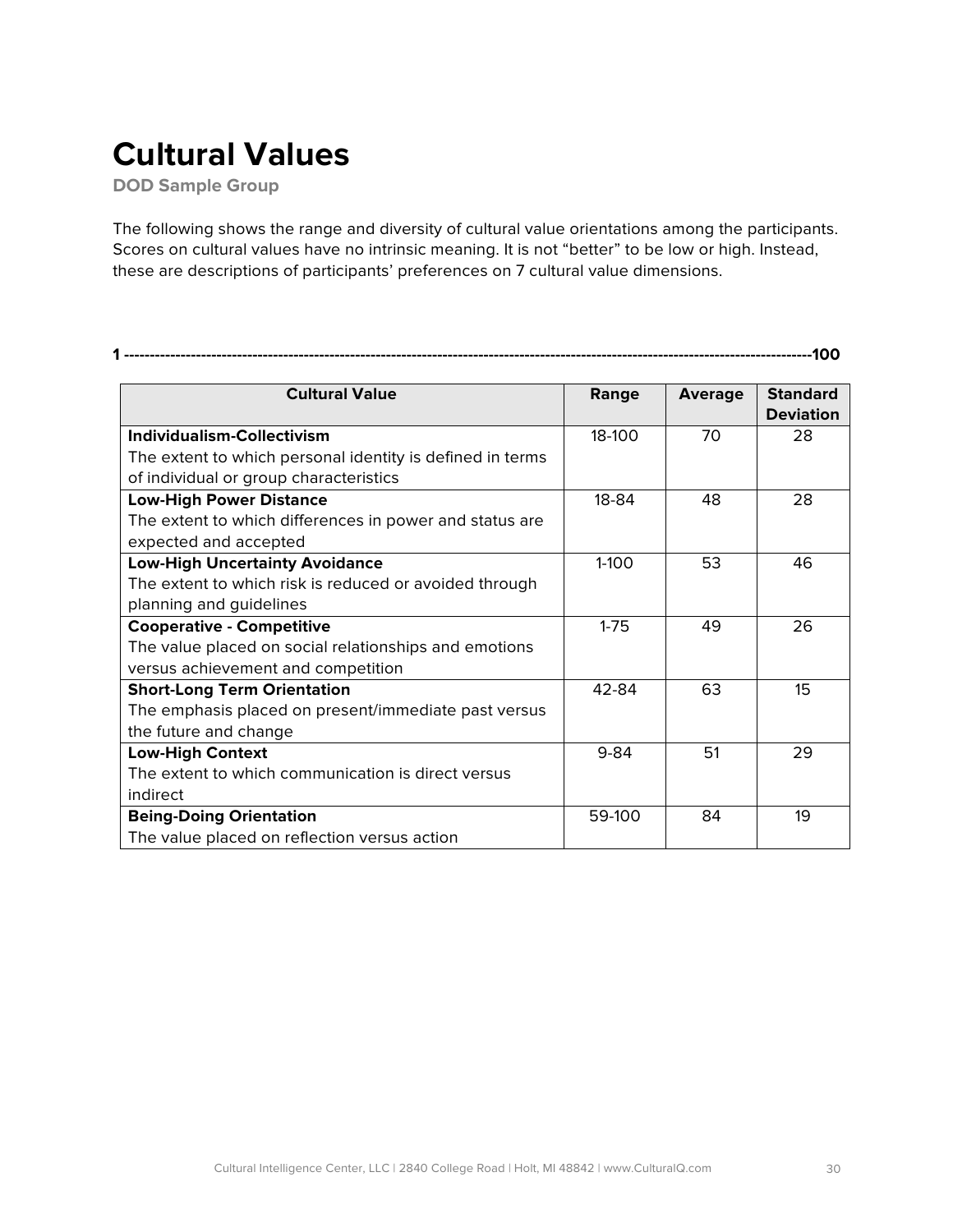### **4. ANALYSIS**

The average scores for both groups were on par with or exceeded worldwide norms in all four CQ capabilities. This suggests that most of the participants will perform at least as well as other global professionals working in culturally diverse contexts. A more precise analysis follows. In particular, note the predictive outcomes of each group based on their CQ results.

#### **Ft. Bragg SOC T1-T2 Comparison**

#### **T1 SCORES**

#### MODERATE

At T1, on average, participants were in the moderate range of worldwide norms (middle 50%) in the following areas:

- CQ Drive
- CQ Knowledge
- CQ Action

Keep in mind the variability among participants. Several participants scored in the HIGH range in the above capabilities and a few scored in the LOW range.

#### HIGH

At T1, on average, participants were in the high range of worldwide norms (top 25%) in the following areas:

• CQ Strategy

Keep in mind the variability among participants. Several participants scored in the MODERATE range in the above capability and a few scored in the LOW range.

#### **T2 SCORES**

#### MODERATE

At T2, on average, participants were in the moderate range of worldwide norms (middle 50%) in the following areas:

• CQ Drive

Keep in mind the variability among participants. Several participants scored in the HIGH range in the above capability and a few scored in the LOW range.

#### HIGH

At T1, on average, participants were in the high range of worldwide norms (top 25%) in the following areas:

- CQ Knowledge
- CQ Strategy
- CQ Action

Keep in mind the variability among participants. Some participants scored in the MODERATE range in the above capabilities and a few scored in the LOW range.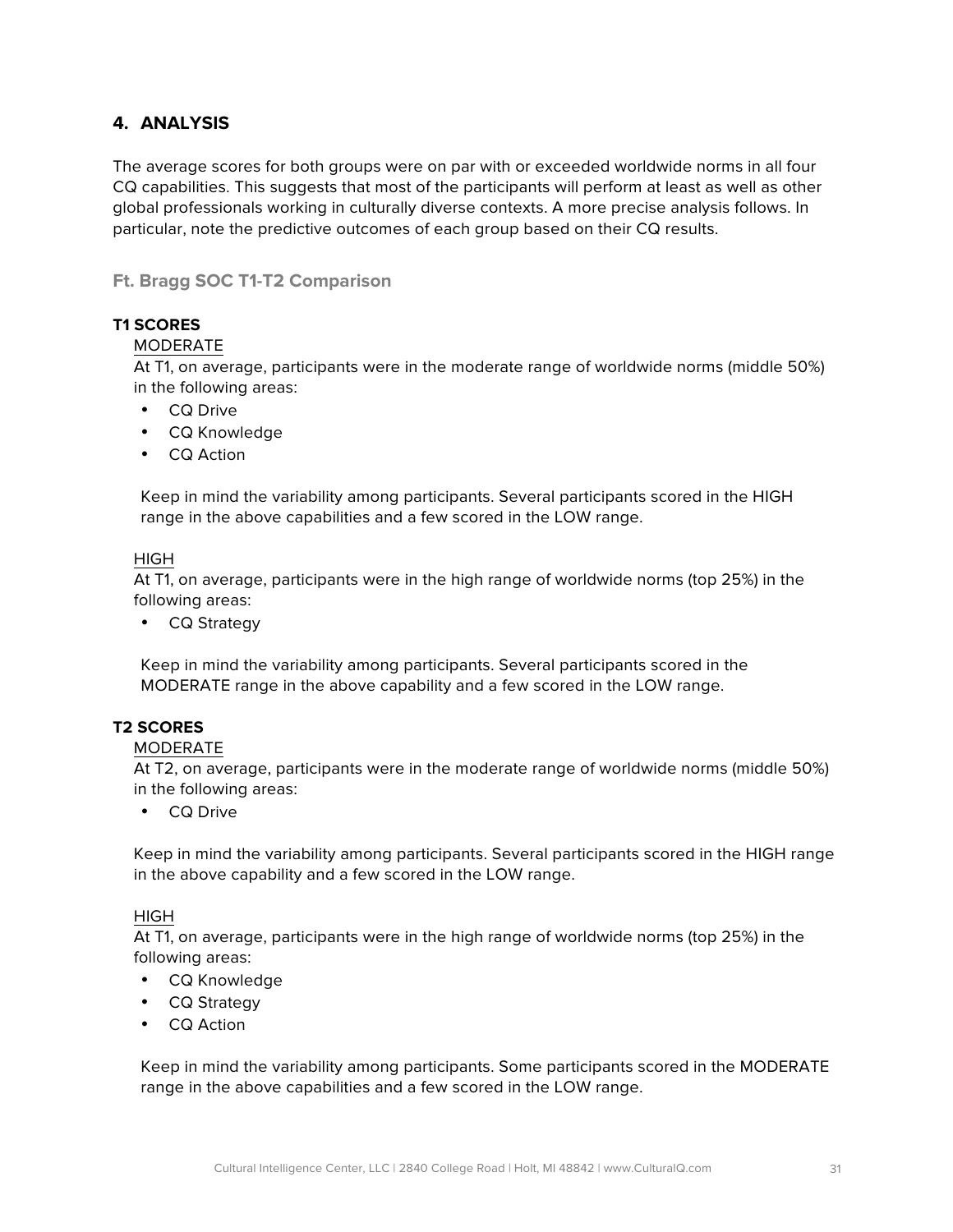#### **COMPARISON OF T1-T2 SCORES**

When T2 is administered close to T1 (less than 2 weeks later), such as it was in this program, CQ scores often show little change.

The average CQ scores for the Ft. Bragg SOC group increased from T1 to T2 by up to 6%.

However, 9% of the participants had a *significant* increase (10% or more change) in two or more CQ capabilities. Future analysis of similar groups could include interviews and additional qualitative analysis to understand why these participants saw a greater improvement in their CQ between T1 and T2 than the rest of the group.

Average scores for all of the capabilities were equivalent to, or higher than, the norms at T2. This provides concrete evidence that the SOC participants have strong intercultural capabilities, which should benefit them personally and in their missions with DoD.

The largest T1-T2 increases were in CQ Knowledge and CQ Action. This suggests the course at Ft. Bragg was successful in improving the participants' understanding of key cultural concepts and provided them with improved skills for adapting their behavior. Improving CQ Drive and CQ Strategy may require a more experiential approach and additional time than what is allotted for the one-week class at Ft. Bragg.

#### **PERFORMANCE OUTCOMES BASED ON T2 CQ RESULTS**

The degree to which participants are expected to perform well in the following areas, based on their T2 CQ Results:

| <b>Performance Outcome</b>          | <b>POOR</b> | <b>AVERAGE</b> | <b>GOOD</b> | <b>SUPERIOR</b> |
|-------------------------------------|-------------|----------------|-------------|-----------------|
| <b>Cross-Cultural Adaptability</b>  |             |                |             |                 |
| (Direct Cross-Cultural Contact)     |             |                |             |                 |
| <b>Judgment and Decision Making</b> |             |                |             |                 |
| (Indirect Cross-Cultural Contact)   |             |                |             |                 |
| <b>Negotiation Skills</b>           |             |                |             |                 |
| <b>Strategic Leadership</b>         |             |                |             |                 |

#### **CULTURAL VALUES**

Results show significant variability in the participants' cultural value orientations. The diversity among these students can be a tremendous asset to them as long as it's utilized with cultural intelligence.

Cultural values scores ranged from 1 to 100, with standard deviations of 12- 21.

Even though participants share common interests as SOC participants, they represent a wide range of individual cultural value orientations. Knowledge of cultural values gives people a neutral set of terms they can use to describe themselves and others. Understanding cultural values can also provide insights into reasons why some interactions are more effective than others.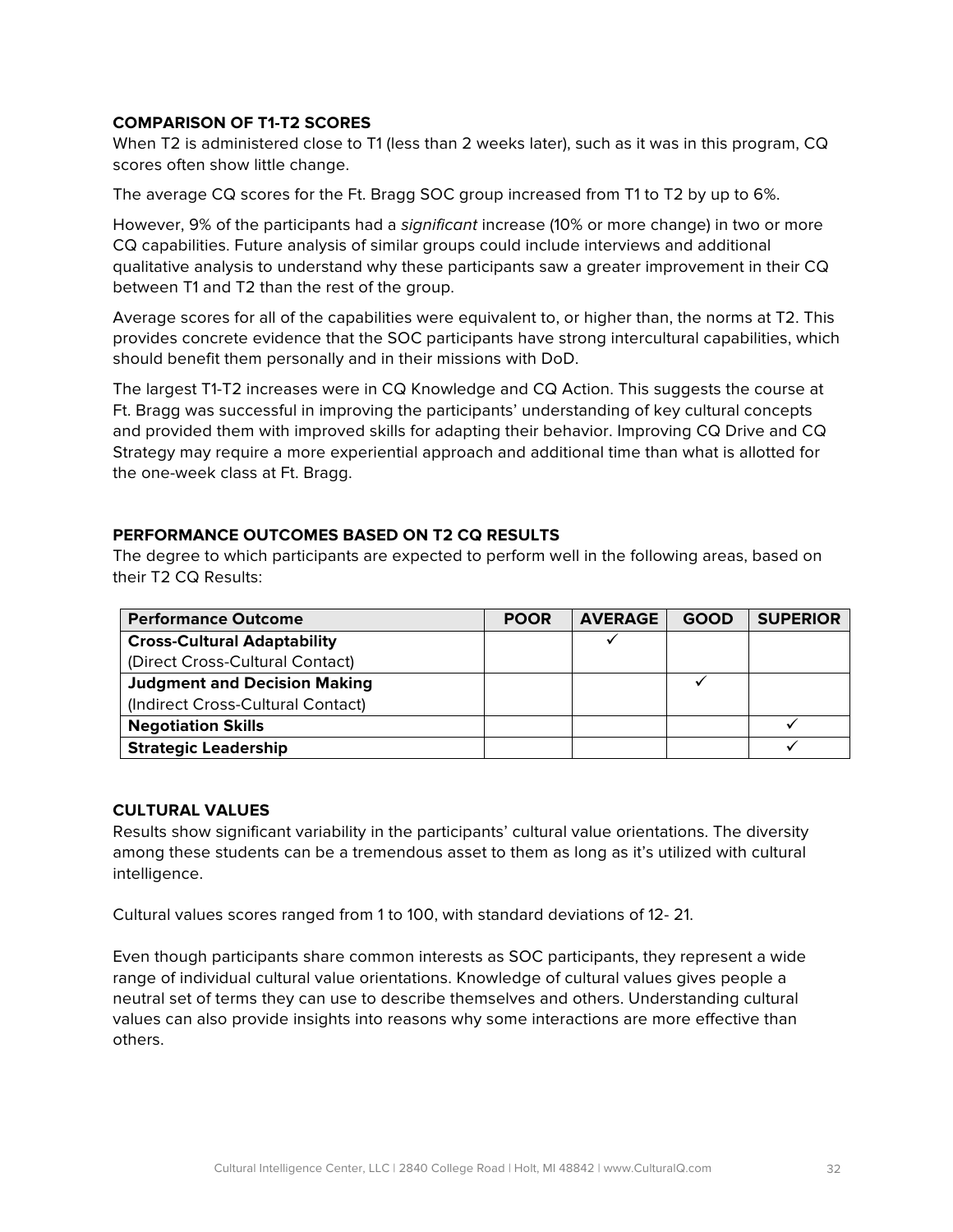#### **DOD Sample Group**

#### **T1 SCORES**

#### MODERATE

At T1, on average, participants were in the moderate range of the worldwide norms (middle 50%) in the following areas:

- CQ Drive
- CQ Strategy

Keep in mind the variability among participants. Several participants scored in the HIGH range in the above capabilities and a few scored in the LOW range.

#### **HIGH**

At T1, on average, participants were in the high range of the worldwide norms (top 25%) in the following areas:

- CQ Knowledge
- CQ Action

Keep in mind the variability among participants. Several participants scored in the MODERATE range in the above capabilities and a few scored in the LOW range.

#### **PERFORMANCE OUTCOMES BASED ON T1 CQ RESULTS**

The degree to which participants are expected to perform well in the following areas, based on their T2 CQ Results:

| <b>Performance Outcome</b>          | <b>POOR</b> | <b>AVERAGE</b> | <b>GOOD</b> | <b>SUPERIOR</b> |
|-------------------------------------|-------------|----------------|-------------|-----------------|
| <b>Cross-Cultural Adaptability</b>  |             |                |             |                 |
| (Direct Cross-Cultural Contact)     |             |                |             |                 |
| <b>Judgment and Decision Making</b> |             |                |             |                 |
| (Indirect Cross-Cultural Contact)   |             |                |             |                 |
| <b>Negotiation Skills</b>           |             |                |             |                 |
| <b>Strategic Leadership</b>         |             |                |             |                 |

#### **CULTURAL VALUES**

Results show significant variability in the participants' cultural value orientations. The diversity among these students can be a tremendous asset as they serve as long as it's utilized with cultural intelligence.

Cultural values scores ranged from 1 to 100, with standard deviations of 15- 46.

Even though participants share common interests as Department of Defense participants, they represent a wide range of individual cultural value orientations. Knowledge of cultural values gives people a neutral set of terms they can use to describe themselves and others. Understanding cultural values can also provide insights into reasons why some interactions are more effective than others.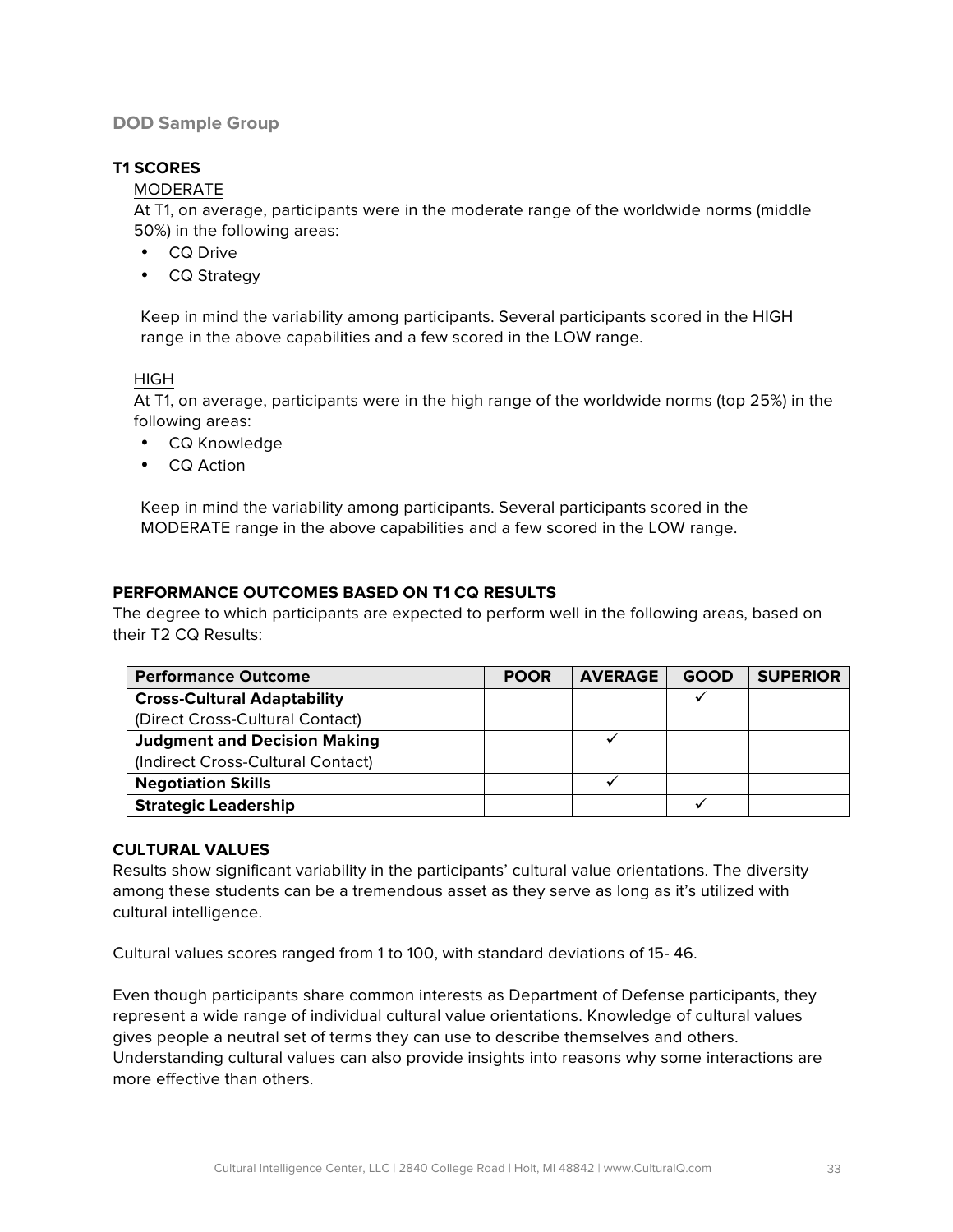### **5. CONCLUSION**

Overall, results of the Cultural Intelligence Assessment Project are very promising, both in terms of what is revealed about the cultural readiness of those assessed and the potential for DLNSEO as it determines a comprehensive strategy for measuring cross-cultural competence. Average CQ scores were equivalent to, or higher than worldwide norms for CQ and show that participants have a very sophisticated set of contemporary capabilities that are critical for navigating the demands of military operations around the world. In addition, for the SOCOM students, scores increased from T1 to T2 for three of the CQ capabilities, providing concrete evidence of the benefits of their course at Ft. Bragg. Additional time between T1 and T2 would allow a more accurate analysis of the lasting affect of the course for improving CQ.

#### **Summary**

Overall CQ Scores from both groups are consistent or higher than worldwide norms for global leaders across the world.

DoD participants in these samples have CQ scores that are on par or above worldwide norms for CQ. This should be very encouraging because the 58,000+ individuals who have been assessed in CQ are a very sophisticated group of global leaders. Therefore, for DoD participants to score in the moderate and high ranges is very promising.

#### Significant Increase for Some Participants

9% of the Ft. Bragg group of students saw an increase of 10% of more in their CQ capabilities after completing the cross-cultural communication course. Additional consideration should be given to why some individuals saw so much more improvement than others.

#### Performance Outcomes

On average, most participants from both groups are expected to perform above average as strategic leaders overseas. More than 1/3 of the SOCOM group is predicted to excel in strategic leadership responsibilities in intercultural contexts.

In addition, on average, the participants from the SOCOM group demonstrate excellent acumen for judgment, decision-making, and negotiation tasks in intercultural contexts.

Given the variability of individual scores, not all participants can expect these outcomes, however, with coaching, additional experience, and reflection, they can improve their CQ and the related performance outcomes.

#### Cultural Value Diversity

The participants show a wide range of diversity in cultural values. Cultural intelligence will assist them not only in serving and relating in overseas deployments but also as they interact with an increasingly diverse military force.

#### Limitations

The inaugural CQ Assessment project with DLNSEO provided many important insights. Some of the limitations to consider while reviewing the results include:

• While T2 scores can change in a short period of time, it typically requires a significant intervention for that to occur. Many of the outcomes from the course at Ft. Bragg may actually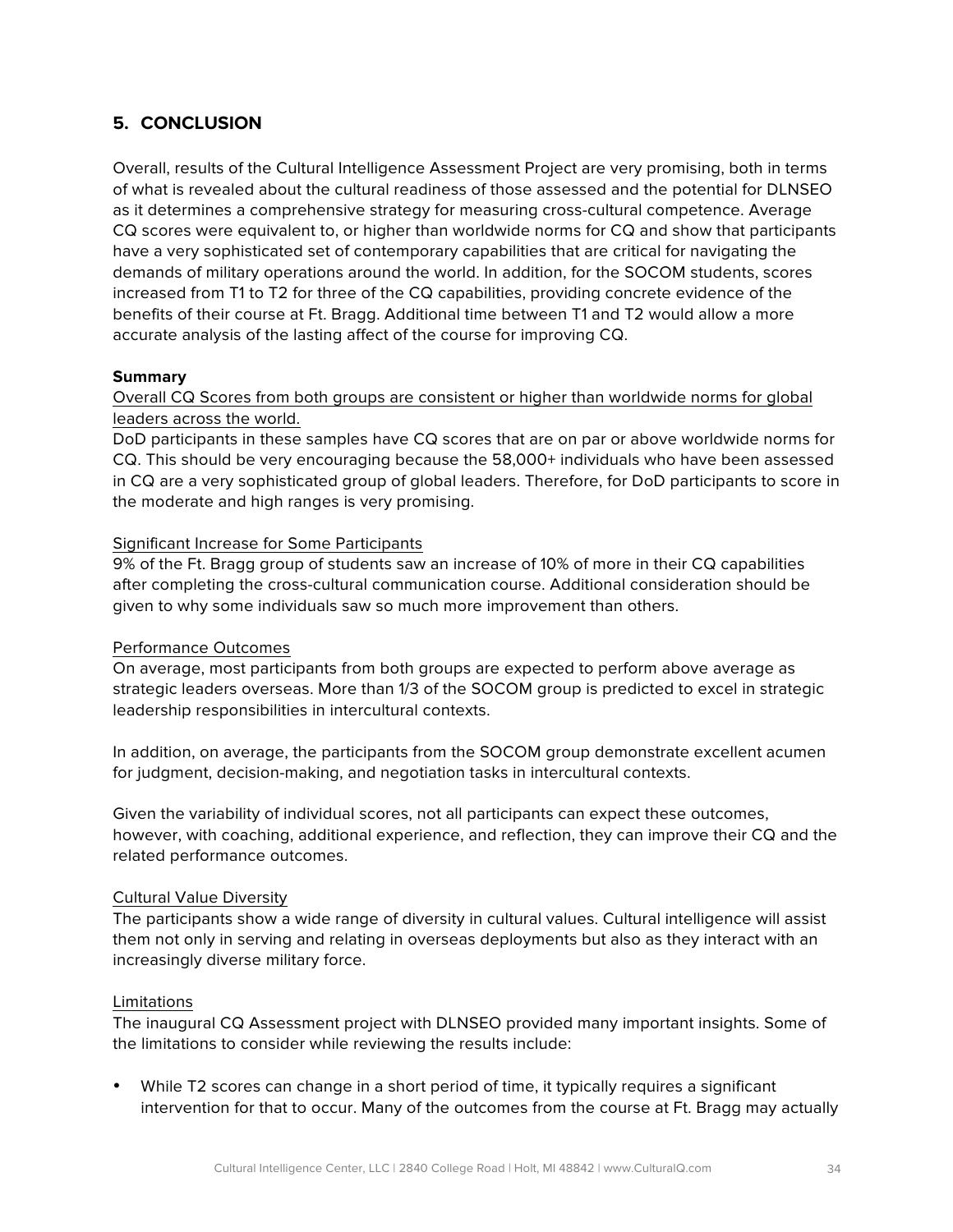become more fully developed among the participants as they get engaged in using the course concepts in the coming weeks.

- Conducting a T1-T2 comparison of only one test population limits the degree to which the findings can demonstrate broader implications across DoD.
- All the participants took the self-report version of the CQ Assessment. The self-report is a valid measurement of cross-cultural competency and has been validated using observerrated feedback. However, observer-rated surveys along with self-report surveys provide a more holistic assessment.

#### **Opportunities**

The findings from the inaugural CQ Assessment project with DLNSEO creates a number of opportunities for meeting the DoD's need for an empirically, rigorous measurement of crosscultural competence. Some strategic opportunities to consider include:

#### 1. Develop a customized version of the CQ Assessment for DoD

The validation of the CQ Assessment included sample populations from military contexts. In addition, the standard self and multi-rater CQ Assessments have been used widely in a variety of military operations across the U.S. military forces as well as among other defense contexts (e.g. Singapore military, Swiss army, etc.).

The CQ Assessment Project along with feedback from other military leaders suggests that a customized version of the CQ Assessment will create an additional level of value from the assessment for the DoD. By adapting and/or adding items to the assessment and providing feedback that is more immediately relevant to military operations, participants and DoD leadership will be able to more immediately use and apply the feedback.

The CQ Assessment has been successfully customized for other populations (study abroad programs, university students, adolescents, faith-based, etc.) and a similar process can be used for customizing it to military operations.

#### 2. Assess Targeted Test Populations

The CQ Assessment Project provided a good starting point for examining the use and relevance of the CQ assessments at DoD. Identifying and comparing specific test populations across the DoD will provide the next level of insight needed to more broadly develop a strategic plan for assessing cultural intelligence across the forces. Targeted testing could include the following:

- *Assess Officers:* Integrate CQ assessment, training, and a personalized development plan for officers, special forces, and in programs such as Center for Advanced Operational Cultural Learning (CAOCL)'s Regional Cultural Language Familiarization (RCLF), and the Foreign Area Officers (FAO) Program.
- *Assess General Purpose Forces (GPF):* Use of a shortened CQ assessment when enlistees join the armed forces and again after they've completed initial cultural training and/or deployment.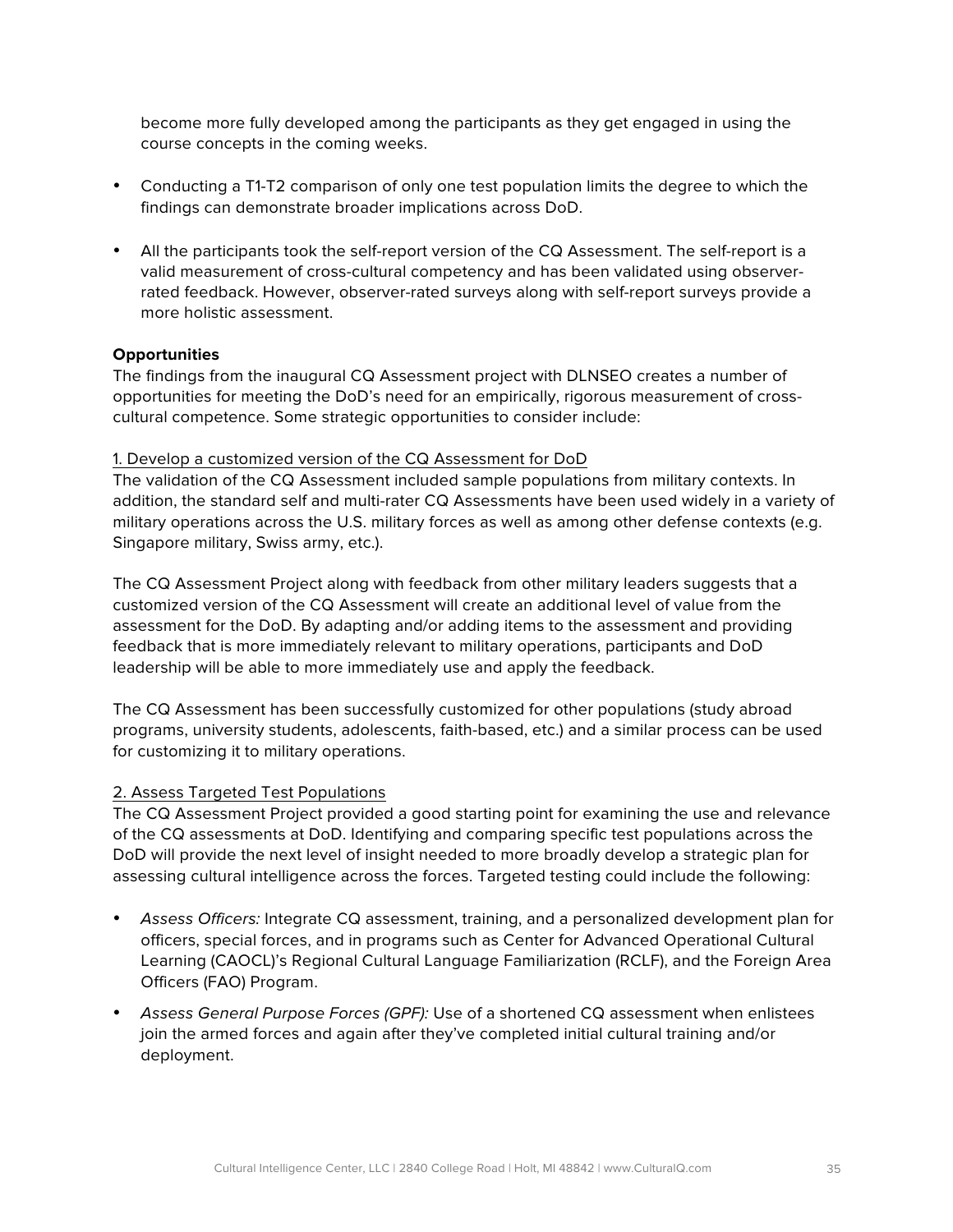• *Assess Study Abroad Participants:* Use of the study-abroad version of the CQ assessment with students before and after they participate in DoD related study abroad programs such as the flagship programs, Boren scholars, and Project GO.

Administering the assessment to these respective populations will provide a way to begin demonstrating the relevance and value of the DLNSEO-initiated resource across multiple populations. In addition, faculty and program leaders from the respective programs/populations will have a tool to assess participants' cultural readiness when starting the program. Finally, the participants will benefit by learning about their own progress in cultural readiness.

#### 3. Compare Effectiveness of Multiple Cultural Training Programs

Administering the T1 and T2 CQ Assessments before and after multiple cultural training programs will provide critical insights for developing a consistent means of assessing the effectiveness of cultural training programs offered across the DoD.

A comparative analysis should focus on cultural training that is a minimum of eight hours of instruction (virtual or face-to-face) and can include both cultural general and cultural specific (regional) content. Ideally, it will be useful to include both virtual and face-to-face delivery.

Cross-analysis can also compare the results of different training modalities (e.g., classroom, virtual, iso-immersion, and study abroad programs.). It can also analyze the impact of culturalgeneral versus cultural-specific (regional) training upon the enhancement of CQ, the varying results from different amounts of time devoted to cultural training, and the different populations who receive the training (e.g., enlistees versus officers, different forces, etc.).

Cultural understanding has always been a critical part of military effectiveness but it's particularly poignant for today. The increased accessibility through transportation and technology has more people of difference interacting with one another than ever before. Simplistic approaches to cultural awareness and respect are insufficient. A more sophisticated, research-based approach to cross-cultural competence is essential.

\_\_\_\_\_\_\_\_\_\_\_\_\_\_\_\_\_\_\_\_\_\_\_\_\_\_\_\_\_\_\_\_\_\_\_\_\_\_\_\_\_\_\_\_\_\_\_\_\_\_\_\_\_\_\_\_

The empirical findings of the cultural intelligence research combined with the qualitative insights from the ARC model offer a coherent model for DoD to ensure the forces are equipped to handle the cultural complexities at home and abroad. The CQ Assessment Project highlights the strategic gains made possible by assessing cross-cultural competence and using the data to improve individual performance, assess cultural training, and increase strategic gains.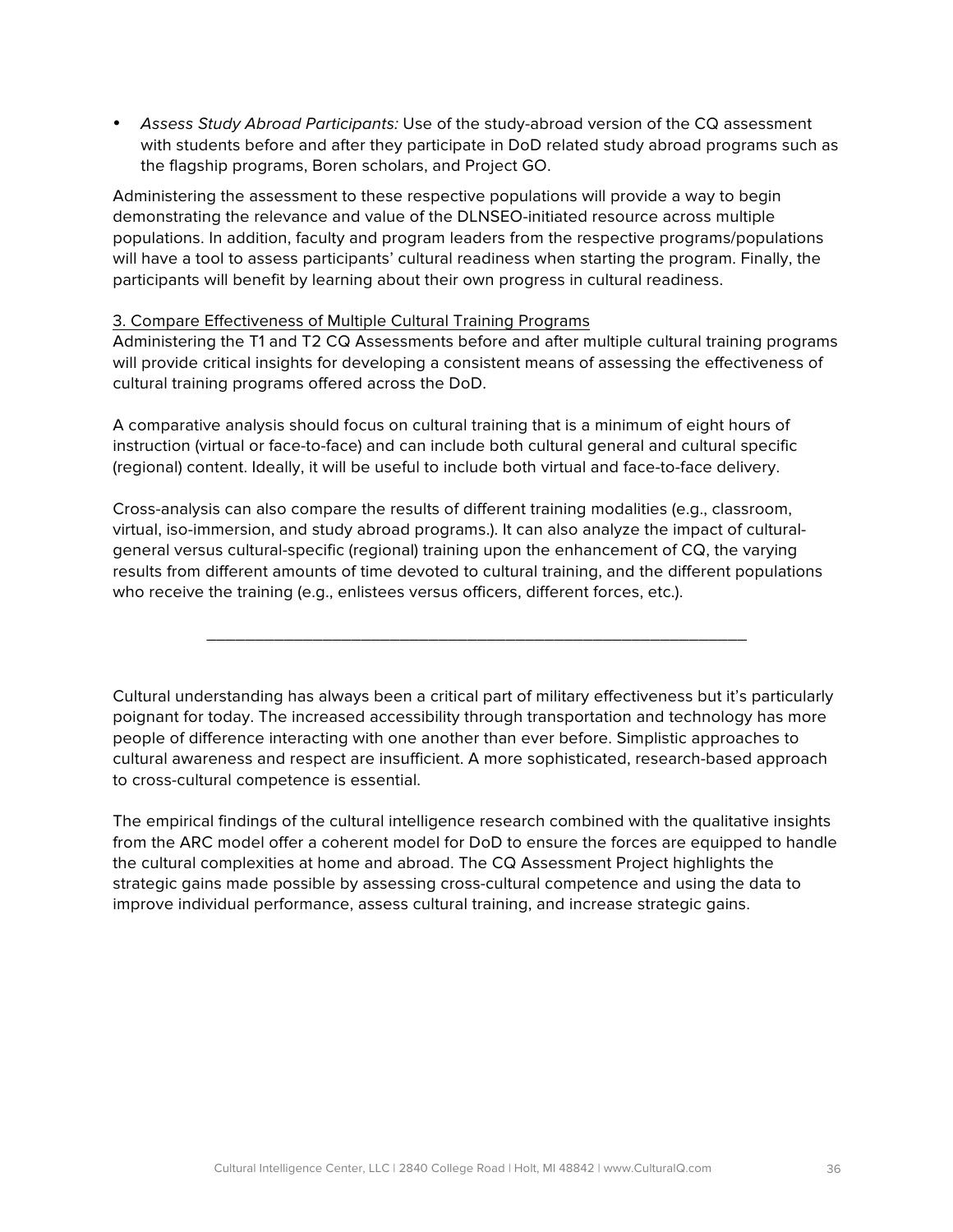#### **APPENDIX**

#### **The Research Basis for Assessing CQ**

Cultural Intelligence is conceptualized as a multi-dimensional construct based on application of Robert Sternberg's integrative theoretical framework of different "loci" of intelligence. The four dimensions of Cultural Intelligence represent qualitatively different aspects of the overall capability to function and manage effectively in culturally diverse settings.

Cultural Intelligence is a malleable capability that can be enhanced by multi-cultural experiences, training and self-awareness programs, travel, and education.

Cultural Intelligence is distinct from stable individual differences such as personality, which describe what a person typically does across time and across situations.

Cultural Intelligence is also different from emotional intelligence because it focuses specifically on capabilities in multi-cultural contexts.

Cultural Intelligence has predictive validity over and above demographic characteristics, personality, general mental ability, emotional intelligence, cross-cultural adaptability, rhetorical sensitivity, cross-cultural experience, and social desirability.

The Cultural Intelligence Scale (CQS) has excellent psychometric properties.

Published scholarly research demonstrates that the factor structure of the scale is stable across samples, across time, across cultures, and across methods.

Self-rated scores are positively correlated with observer-rated scores and multi-trait multi-method analysis supports convergent and discriminant validity of the scale.

Reliabilities of the four factors and subdimensions exceed the standard cut-off of .70.

Most important, research demonstrates that cultural intelligence predicts adjustment, well-being, cultural judgment and decision making, and task performance in culturally diverse settings.

Visit http://culturalq.com/research/ for additional background and 100+ academic articles.

 <sup>1</sup> John Tierney, Letter from the Middle East, The New York Times, October 22, 2003, http://www.nytimes.com/2003/10/22/world/letterfrom-the-middle-east-baffled-occupiers-or-the-missed-understandings.html, accessed August 8, 2016.

 $2\overline{2}$  Government Accountability Office, Defense Foreign Language Contracts,

http://www.gao.gov/modules/ereport/handler.php?1=1&path=/ereport/GAO-13-

<sup>279</sup>SP/data\_center/Defense/3.\_Defense\_Foreign\_Language\_Support\_Contracts, accessed August 14, 2016.<br><sup>3</sup> Peter Nealen, "The Failure of COIN: Ignorance of Culture," SOFREP, 2 November 2013, http://sofrep.com/29375/failure-coi

ignorance- culture/#ixzz3Zx9Kjy3e, accessed July 15, 2016.

<sup>&</sup>lt;sup>4</sup> Russell Howard, Cultural and Linguistic Skills Acquisitions for Special Forces: Necessity, Acceleration and Potential Alternatives, JSOU Report 11-6 (MacDill AFB: Joint Special Operations University, 2011), accessed at: http://jsou.socom. mil/JSOU%20Publications/11-<br>6\_Final.PDF; and Mark K. Brown Jr., "Village Stability Operations: An Historical Perspe

<sup>&</sup>lt;sup>5</sup> Soon Ang and Linn Van Dyne, "Conceptualization of Cultural Intelligence" in Handbook of Cultural Intelligence: Theory, Measurement, and Applications (Armonk, NY: M.E. Sharpe, 2008), 3.

<sup>&</sup>lt;sup>6</sup> Rasmussen, L. J., & Sieck, W.R. Culture-general competence: Evidence from a cog- nitive field study of professionals who work in many cultures. International Journal of Intercultural Relations (2015).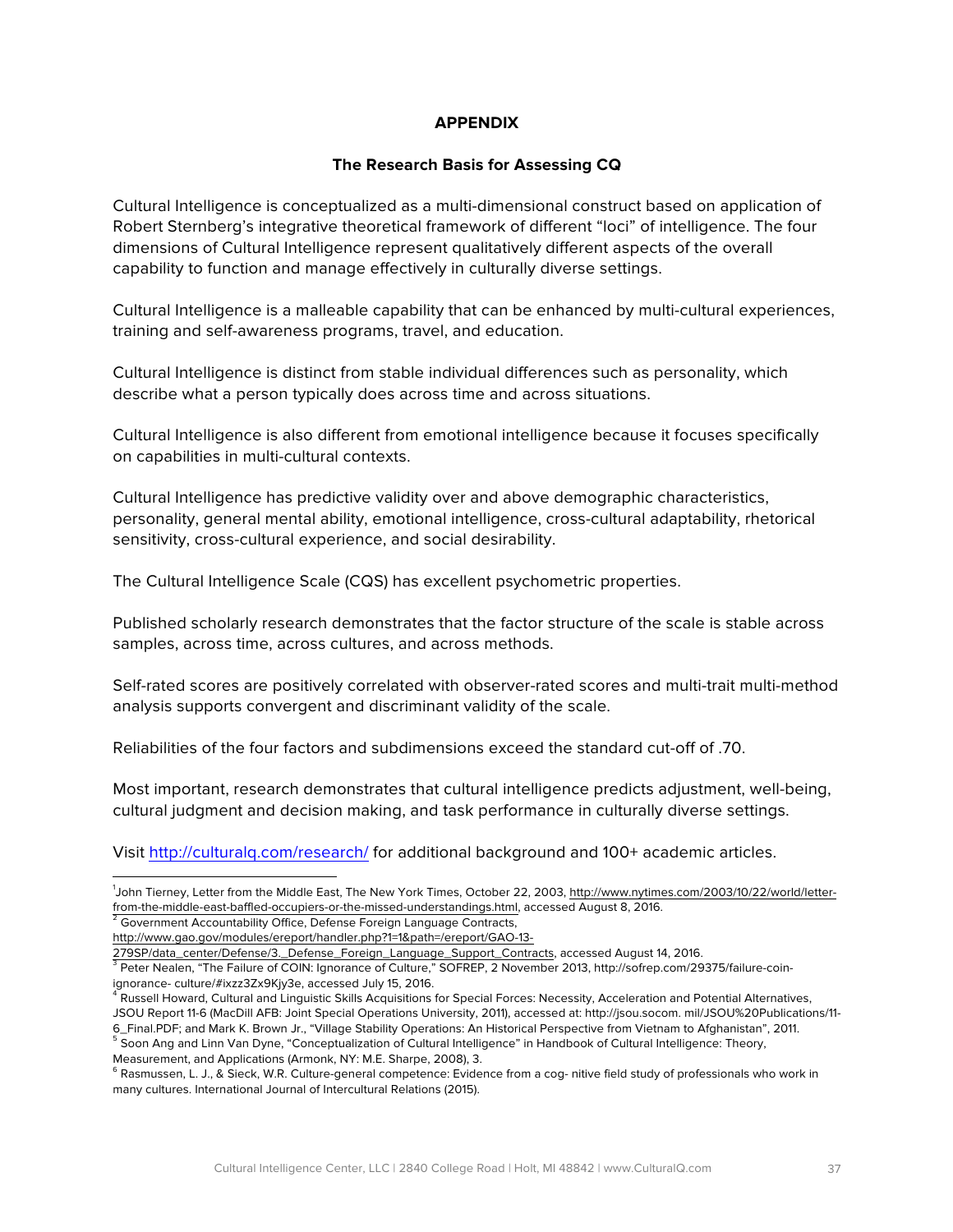<u> 1989 - Andrea Santa Andrea Santa Andrea Santa Andrea Santa Andrea Santa Andrea Santa Andrea Santa Andrea San</u>

<sup>8</sup> Ibid.

<sup>9</sup> Ibid.

 $10^{\circ}$  Rasmussen & Sieck, 2015.<br> $11^{\circ}$  Ibid.

<sup>12</sup> Vandyne, Ang, Rockstuhl, & Koh, 2012.<br><sup>13</sup> Ibid.

<sup>14</sup> (Gelfland, Handbook, 375)

<sup>15</sup> David Matsumoto and Hyisung C. Hwang**,** Assessing Cross-Cultural Competence: A Review of Available Tests *Journal of Cross-*

Cultural Psychology 2013 44: 849 originally published online 1 July 2013 DOI: 10.1177/0022022113492891<br><sup>16</sup> David Kolb, Experiential Learning: Experience as the source of learning and development, Englewood Cliffs: Prentic *of World Business, 48* (2013), 222-231. And G. Chen, B.L. Kirkman, K. Kim, K., I.C. Farh, & S. Tangirala, S. When does intercultural motivation enhance expatriate effectiveness? A multilevel investigation of the moderating roles of subsidiary support and cultural distance. *Academy of Management Journal, 53* (2010), 1110-1130. L.Y. Lee & B. M. Sukoco, The effects of cultural intelligence on expatriate performance: The moderating effects of international experience. *International Journal of Human Resource Management, 21* (2010), 963-981. And Y.C. Lin, A. Chen, & Y.C. Song. Does your intelligence help to survive in a foreign jungle? The effects of cultural intelligence and emotional intelligence on cross-cultural adjustment. *International Journal of Intercultural Relations, 36* (2012), 541-552. And H.K. Moon, B.K. Choi, & J.S. Jung. Previous international experience, intercultural training, and expatriates' intercultural adjustment: Effects of cultural intelligence and goal orientation. *Human Resource Development Quarterly, 23* (2012), 285-330. And S. Sri Ramalu, R. Che Rose, F. Uli & N. Kumar, Cultural intelligence and expatriate performance in global assignment: The mediating role of adjustment. *International Journal of Business and Society, 13* (2012), 19-32. And C. Ward, R. Fischer, F.S.Z. Lam, & L. Hall. The convergent, discriminant, and incremental validity of scores on a self-report measure of cultural intelligence. *Educational and Psychological Measurement, 69* (2009), 85-105. And P. C. Wu, & S. H. Ang, The impact of expatriate supporting practices and cultural intelligence on intercultural adjustment and performance of expatriates in Singapore. *International Journal of Human Resource* 

*Management, 22 (*2012), 2683-2702.<br><sup>18</sup> T. Oolders, O.S. Chernyshenko, & S. Shark. Cultural intelligence as a mediator of relationships between openness to experience and adaptive performance. In S. Ang & L. Van Dyne (Eds.), *Handbook of cultural intelligence: Theory, measurement, and applications*  (Armonk, NY: M.E. Sharpe, 2008), 145-58. And Soon Ang, Linn Van Dyne, C. Koh, K.Y. Ng, K.J. Templer, C. Tay, & N.A. Chandrasekar, "Cultural Intelligence: It's measurement and effects on cultural judgment and decision making, cultural adaptation, and task performance, *Management and Organization Review, 3* (2007), 335-371.<br><sup>19</sup> P. Christopher Earley, Soon Ang, and Joo-Seng Tan, *CQ,* 10

<sup>20</sup> Soon Ang et. al. "Cultural Intelligence: It's measurement and effects on cultural judgment and decision making…*,*335-371.

<sup>21</sup> Lynn Imai & Michele J. Gelfand, The culturally intelligent negotiator: The impact of cultural intelligence (CQ) on negotiation sequences and outcomes, *Organizational Behavior and Human Decision Processes 112 (2010) 83-98.* 

<sup>22</sup> Imai & Gelfland, 2010 & Roy Y.J. Chua, Michael W. Morris, & Shira Mor, Collaborating across cultures: Cultural metacognition and affect-based trust in creative collaboration, *Organizational Behavior and Human Decision Processes* 118 (2012) 116–131.

<sup>23</sup> Thomas Rockstuhl and Kok Yee Ng, "The Effects of Cultural Intelligence on Interpersonal Trust in Multicultural Teams" in *Handbook*  of Cultural Intelligence: Theory, Measurement, and Applications (Armonk, NY: M.E. Sharpe, 2008), 206-220..<br><sup>24</sup> Soon Ang, Linn Van Dyne, Christine Koh, Kok Yee Ng, K.J. Templer, Cheryl Tay, & N. A. Chandrasekar, (2007). Cu

Its measurement and effects on cultural judgment and decision making, cultural adaptation and task performance. *Management and Organization Review, 3*, 335-371.

<sup>25</sup> T Rockstuhl, S Seiler, S.Ang, L Van Dyne, & H. Annen, H. (2011). Beyond general intelligence (IQ) and emotional intelligence (EQ): The role of cultural intelligence (CQ) on cross-border leadership effectiveness in a globalized world. *Journal of Social Issues, 67,* 825- 840.

<sup>26</sup> T. Oolders, O.S. Chernyshenko, & S. Stark. Cultural intelligence as a mediator of relationships between openness to experience and adaptive performance. In S. Ang & L. Van Dyne (Eds.), *Handbook of cultural intelligence: Theory, measurement, and applications*. New York, NY: M.E. Sharpe, 2008: 145-158.

<sup>27</sup> G. Chen, B.L. Kirkman, K. Kim, K., C. I.C. Farh, & S. Tangirala, S. (2010). When does cross-cultural motivation enhance expatriate effectiveness? A multilevel investigation of the moderating roles of subsidiary support and cultural distance. *Academy of Management Journal, 53, 1110-1130.*<br><sup>28</sup> X. P. Chen, D Liu, & R. Portnoy (2012). A multilevel investigation of motivational cultural intelligence, organizational diversity climate,

and cultural sales: Evidence from U.S. real estate firms. Journal of Applied Psychology, 97, 93-106.<br><sup>29</sup> P. Magnusson, S.A. Westjohn, A.V. Semenov, A. A. Randrianasolo, & S Zdravkovic. (2013). The role of cultural intelli marketing adaptation and export performance. *Journal of International Marketing, 21,* 44-61.

 $^{30}$  K. S. Groves and A. E. Feyerherm, "Leader Cultural Intelligence in Context: Testing the Moderating Effects of Team Cultural Diversity on Leader and Team Performance," *Group & Organization Management* 36 (2011): 535–66; Soon Ang et al., "Cultural Intelligence: Its Measurement and Effects."

31 Soon Ang, Linn Van Dyne, C. Koh, K.Y. Ng, K.J. Templer, C. Tay, & N.A. Chandrasekar, "Cultural Intelligence: It's measurement and effects on cultural judgment and decision making, cultural adaptation, and task performance, *Management and Organization Review, 3* (2007), 335-371.<br><sup>32</sup> Rockstuhl, T., Liu, Y., Ng, K. Y., Ang, S., & Van Dyne, L. (2015). Multicultural experience and intercultural creativity: The moderating

role of cultural intelligence. Paper to be presented at Society for Industrial and Organizational Psychologists, Philadelphia, PA. April.

 $^7$  Linn Van Dyne, S. Ang, K.Y. Ng, T. Rockstuhl, M.L. Tan, & C. Koh, Sub-dimensions of the four factor model of cultural intelligence: Expanding the conceptualization and measurement of cultural intelligence. Social and Personality Psychology Compass, 2012, 6, 295- 313.